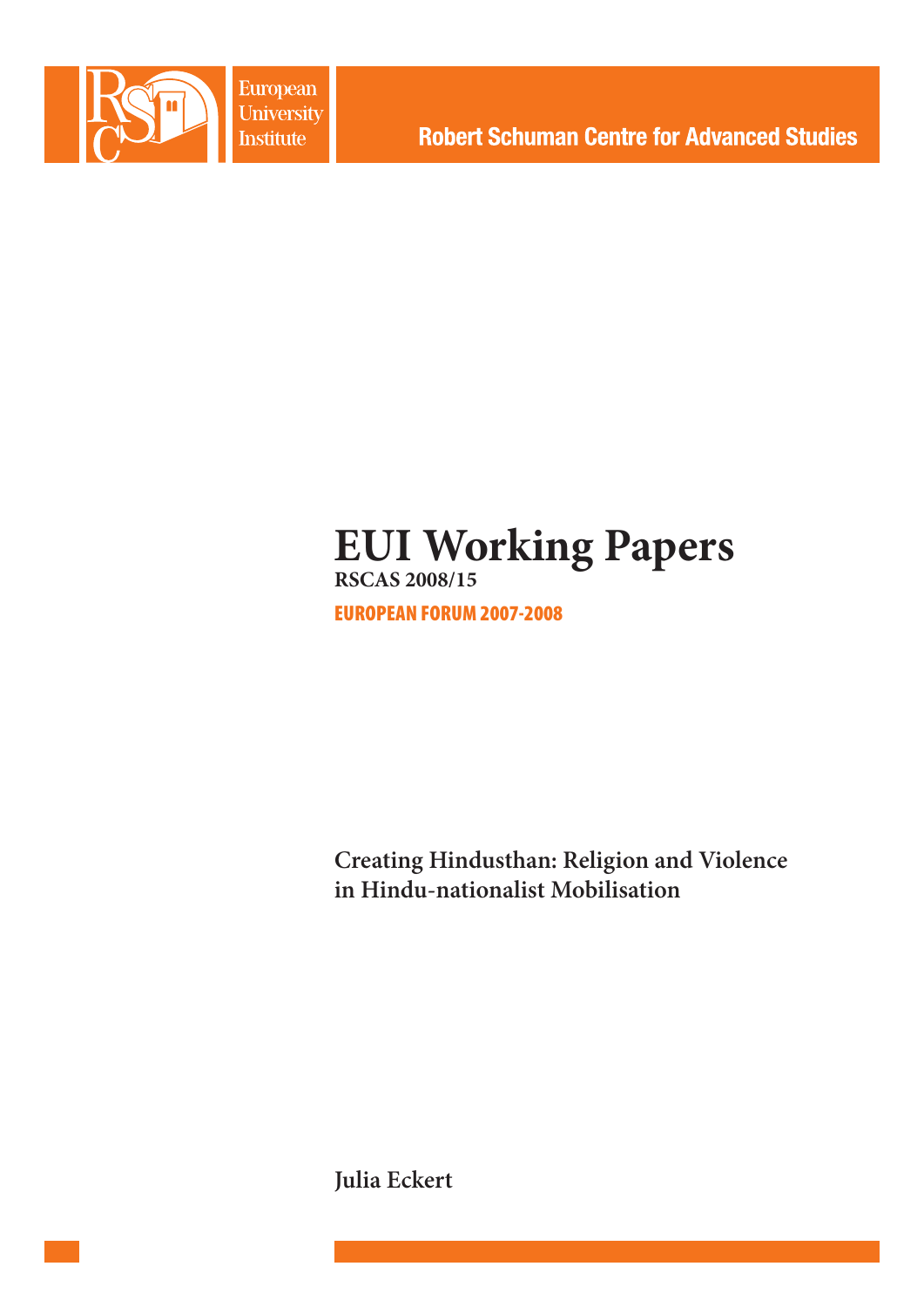# **EUROPEAN UNIVERSITY INSTITUTE, FLORENCE ROBERT SCHUMAN CENTRE FOR ADVANCED STUDIES EUROPEAN FORUM SERIES**

*Creating Hindusthan: Religion and Violence in Hindu-nationalist Mobilisation* 

**JULIA ECKERT**

EUI Working Paper **RSCAS** 2008/15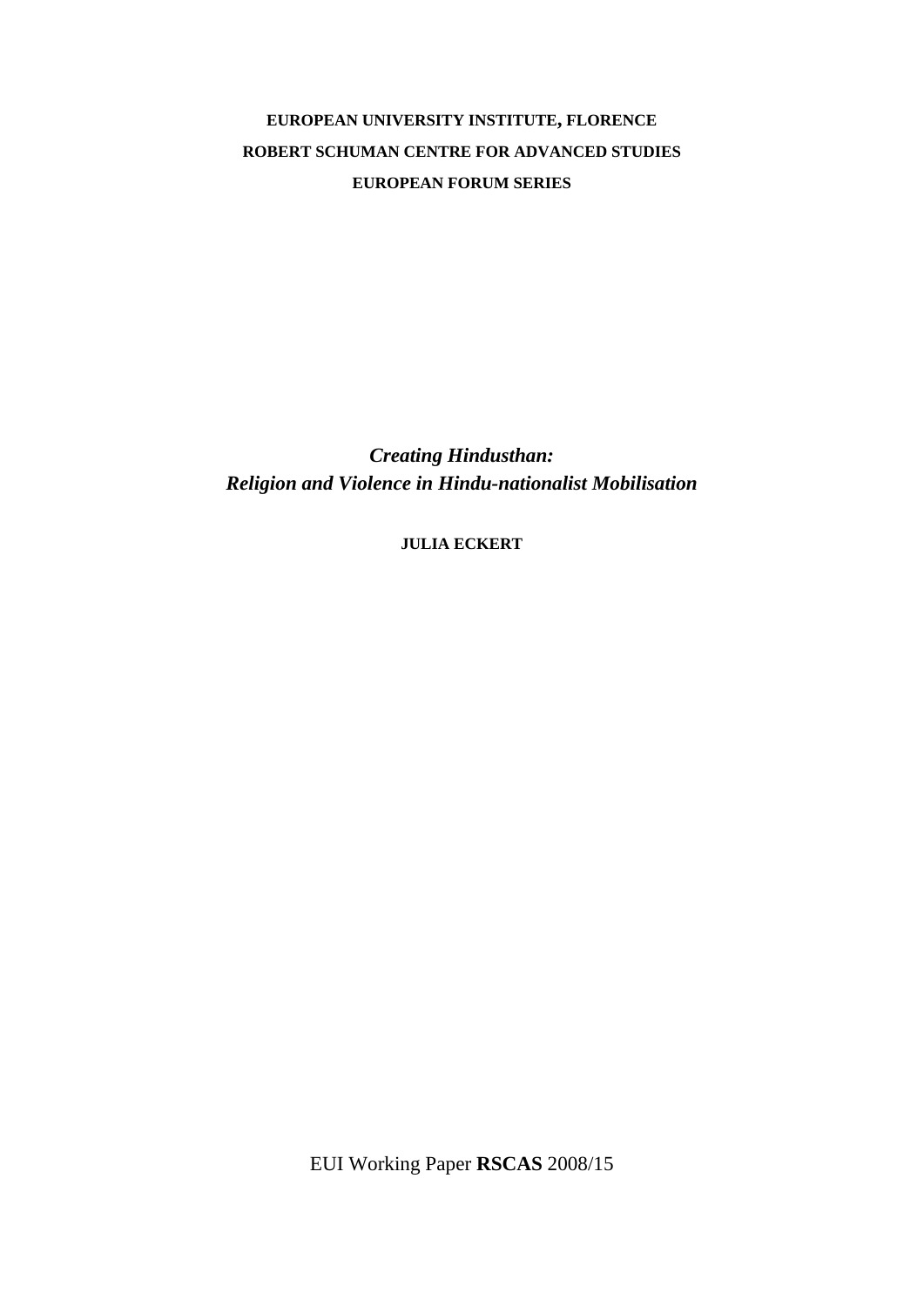This text may be downloaded only for personal research purposes. Additional reproduction for other purposes, whether in hard copies or electronically, requires the consent of the author(s), editor(s). Requests should be addressed directly to the author(s).

If cited or quoted, reference should be made to the full name of the author(s), editor(s), the title, the working paper, or other series, the year and the publisher.

The author(s)/editor(s) should inform the Robert Schuman Centre for Advanced Studies at the EUI if the paper will be published elsewhere and also take responsibility for any consequential obligation(s).

ISSN 1028-3625

© 2008 Julia Eckert

Printed in Italy in June 2008 European University Institute Badia Fiesolana I – 50014 San Domenico di Fiesole (FI) Italy http://www.eui.eu/RSCAS/Publications/ http://cadmus.eui.eu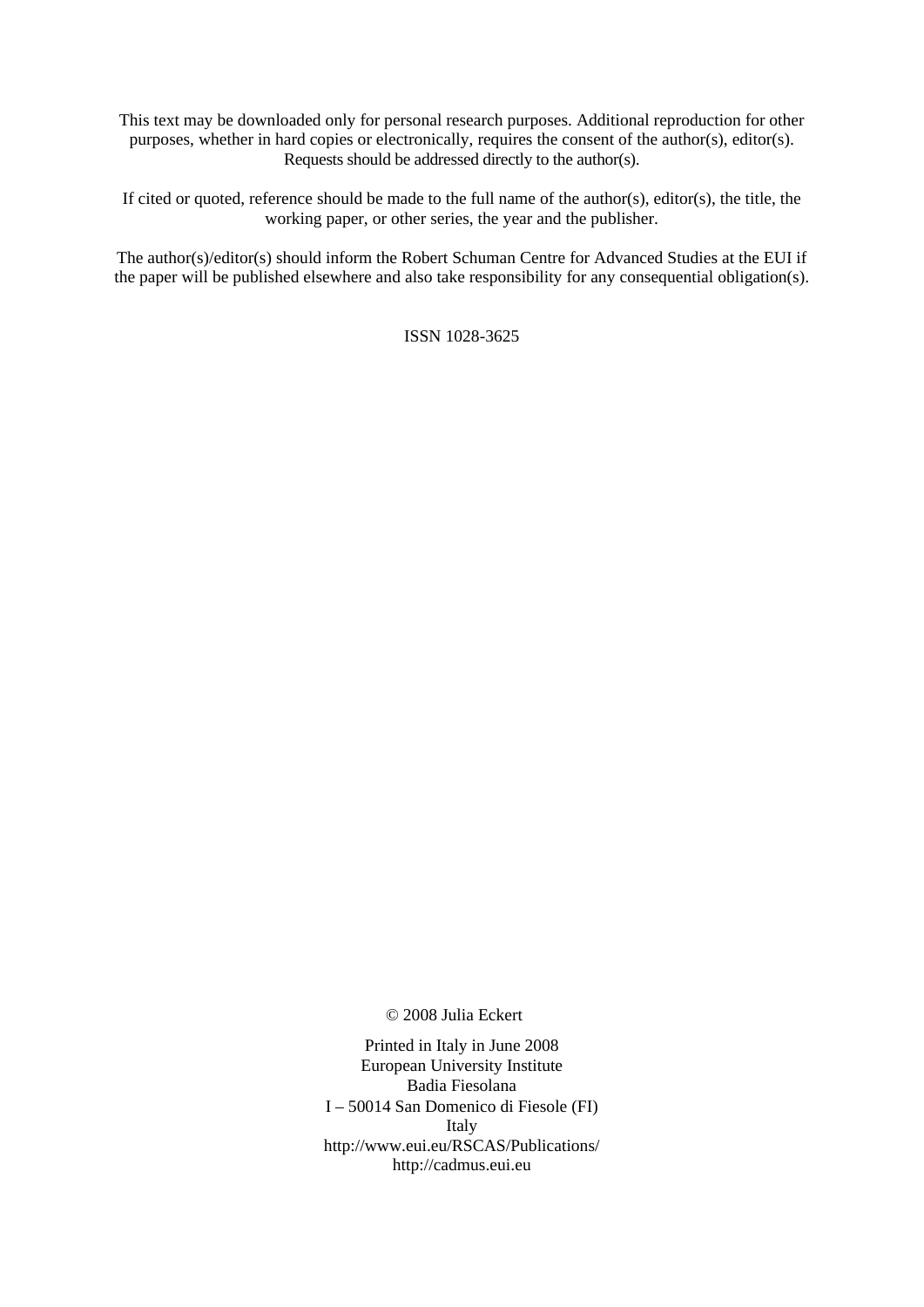# **Robert Schuman Centre for Advanced Studies**

The Robert Schuman Centre for Advanced Studies (RSCAS), directed by Stefano Bartolini since September 2006, is home to a large post-doctoral programme. Created in 1992, it aims to develop inter-disciplinary and comparative research and to promote work on the major issues facing the process of integration and European society.

The Centre hosts major research programmes and projects, and a range of working groups and ad hoc initiatives. The research agenda is organised around a set of core themes and is continuously evolving, reflecting the changing agenda of European integration and the expanding membership of the European Union.

Details of this and the other research of the Centre can be found on: http://www.eui.eu/RSCAS/Research/

Research publications take the form of Working Papers, Policy Papers, Distinguished Lectures and books. Most of these are also available on the RSCAS website: http://www.eui.eu/RSCAS/Publications/

The EUI and the RSCAS are not responsible for the opinion expressed by the author(s).

# **European Forum**

The European Forum (EF) brings together scholars from the EUI and other research institutions to carry out comparative and interdisciplinary research on a specific annually chosen topic under the guidance of the Director of the RSCAS and the Forum's annual scientific director(s).

The 2007-2008 EF, *Political Violence and Terrorism: Patterns of Radicalization in Political Activism* is directed by Donatella Della Porta, EUI Department of Political and Social Sciences, and Heinz-Gerhard Haupt, EUI Department of History and Civilisation.

The aim of this European Forum is to address one of the major challenges of present day societies: political violence, including the extreme form of terrorism, in a historical and cross-national perspective. The European Forum will situate the current challenge of political violence and terrorist groups in the broader framework of the evolution of a repertoire of action existing in different social movements or political parties over the 20th century; confront experiences in different European countries and develop a systematic comparative approach; and look at different national traditions of violence, the survival of forms and rituals of violent actions, the variety and changes of legitimizing value systems.

This Forum also aims at locating European experience in a broader international comparative prospective so as to ask whether the categories developed for western societies might be used also for the analysis of violent and terrorist movements outside Europe and the United States.

For further information: E-mail: forinfo@eui.eu http://www.eui.eu/RSCAS/Research/EuropeanForum/Index.shtml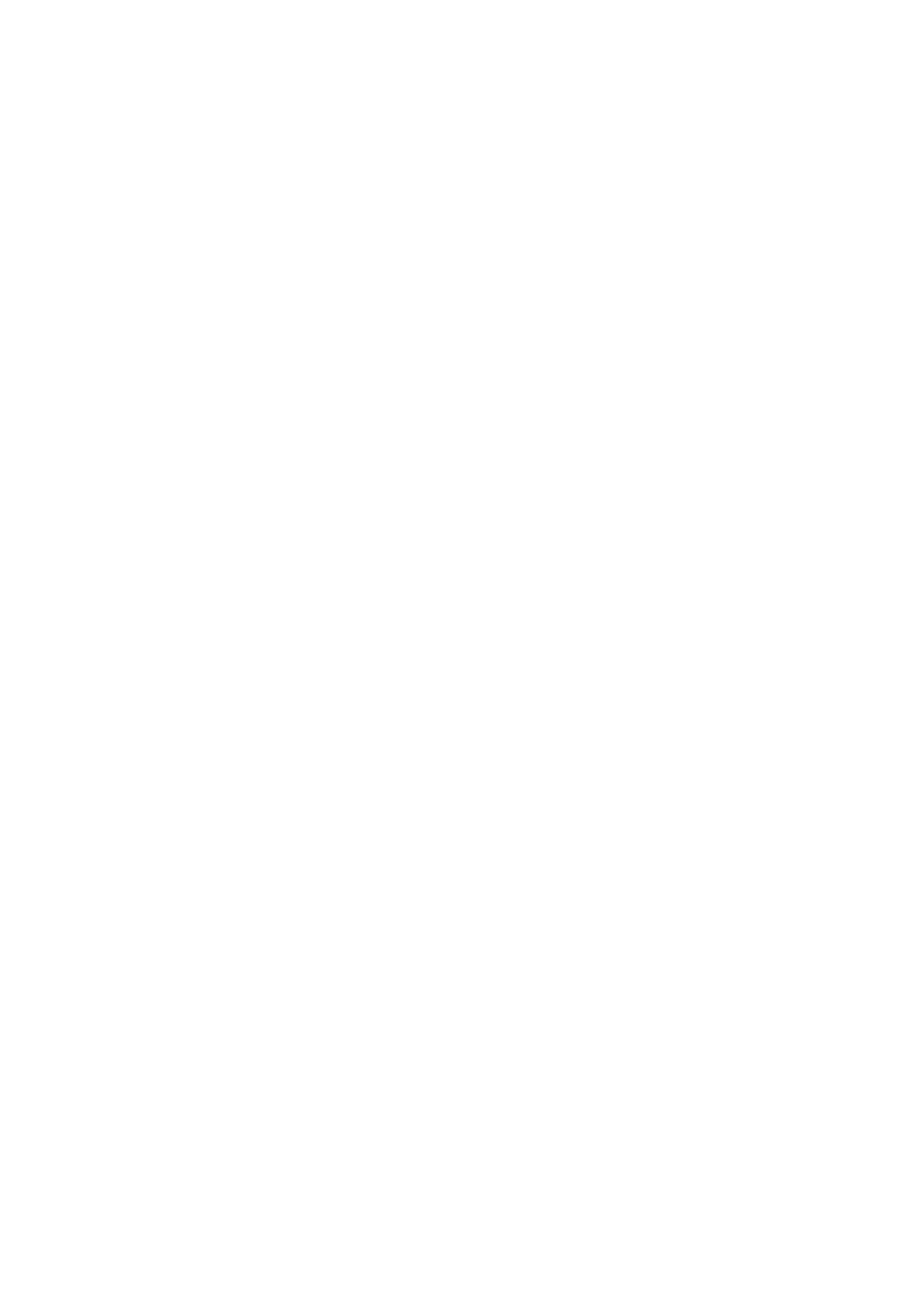# **Abstract**

Communal group conflicts and religiously inspired violence have frequently been looked upon as reactions to experiences of alienation, states of anomy, relative deprivation. Communal violence in India has been interpreted as a rejection of "foreign ideas" like secularism, democracy, or the threats and promises of globalisation. This paper suggests that communal violence in India has to be seen in relation with the rise of Hindu-nationalism and its claim to inclusion and membership.

It is a proactive project which aims at enforcing a majoritarian idea of the state along a unity defined by religious affiliation.

The references to religious values with which violence is commonly justified create nonnegotiables, which are a means to portray the conflict as a permanent one, and thereby consolidate the social dynamics mobilised by way of it. Violence is organised in a manner which creates experiences of participation and empowerment among the members of the movement. Moreover, the dichotomisation inherent in violence furthers the integration of different discontents under one banner and therefore contributes to the project of unification undertaken by Hindu-nationalism.

# **Keywords**

nationalism, violence, religion, social movement, India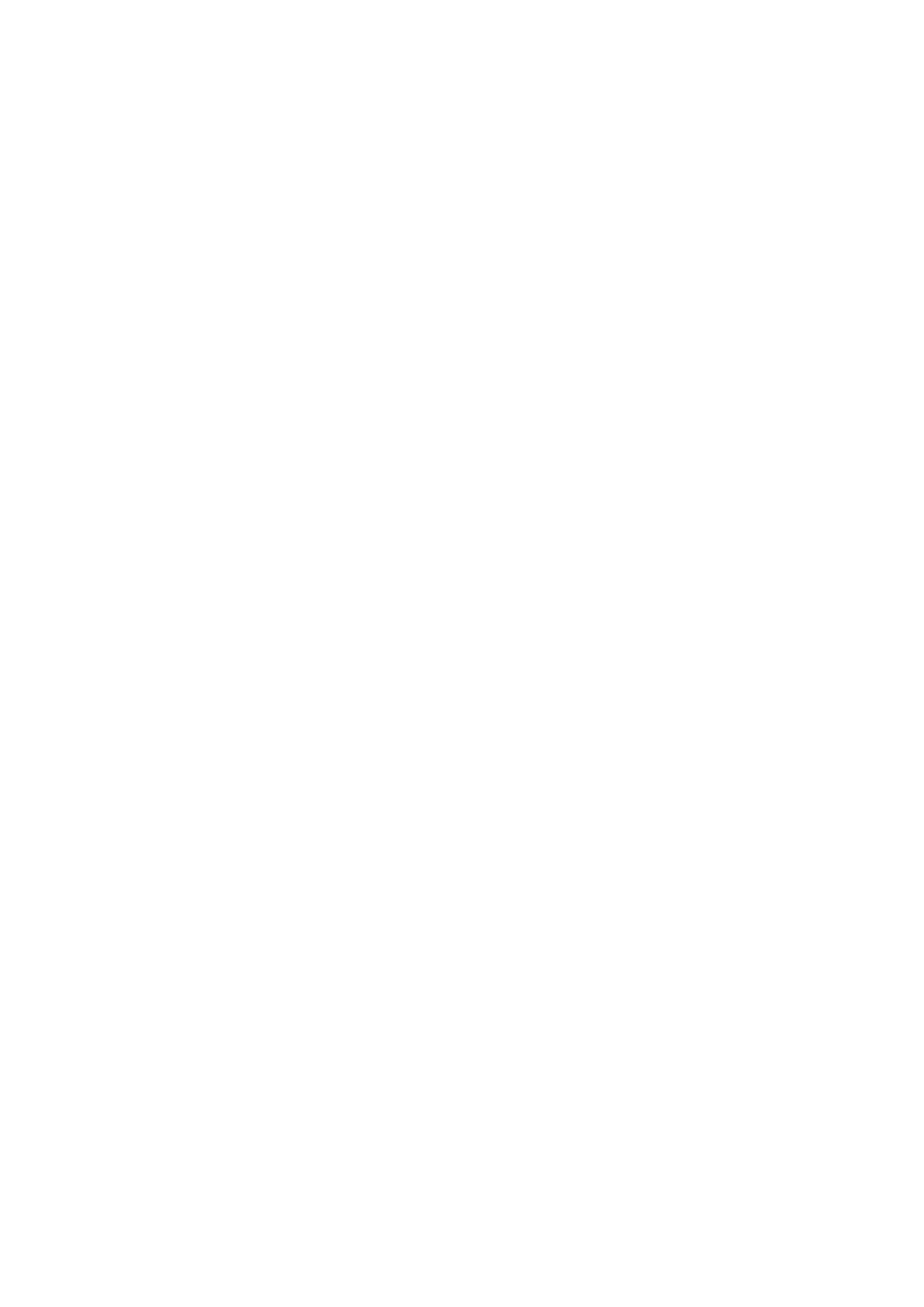# **Introduction**

In spring 2002, 2000 people were killed during communalist riots in the Indian state of Gujarat. This was the most large scale event in an escalating cycle of violence between Hindus and Muslims in India, the beginnings of which are located differently by either side. As most often in such riots, and due to the partisan role of the state agencies, almost all of those who died were Muslims. The pogroms were said to be, and justified as such by the Chief Minister of Gujarat, Narendra Modi, a 'reaction' to a fire in a train, in which 57 'volunteers' (*kar sevaks*) of the Hindu-nationalist organisation VHP (Vishwa Hindu Parishad – World Hindu Council) died.

The volunteers' train came from Ayodhya, the city in which the VHP wants to build a temple for the god Ram. Until 1992, the site was occupied by the Babri mosque, built by the Moghul emperor Babur in the 13<sup>th</sup> century. Today only ruins remain of the Mosque. For on December  $6<sup>th</sup>$ , 1992, 300,000 volunteers had followed the call of the VHP and razed the mosque to the ground. The Hindunationalist organisations claimed this piece of land which, they maintain, is the birthplace of the god Ram. The dispute about the land in Ayodhya has been smouldering for decades. The VHP claims that it is not to be decided by court, as it concerns the deepest religious feelings, and matters of faith can not be negotiated.

Communal group conflicts and religiously inspired violence have frequently been looked upon as defensive reactions to given circumstances. Experiences of alienation, states of anomy, relative deprivation, and also exclusion seem to explain their emergence. Time after time, sociological approaches in the tradition of Durkheim have held rapid socio-economic change, urbanisation, individualisation, the devaluation of tradition and religion (Weber's 'disenchantment of the world'), and the modern age as such (as a process of social differentiation) responsible for experiences of anomy and, therefore, for the growing relevance of identity politics.

Frequently, communal violence in India, too, were interpreted as a reaction to, or rejection of, 'foreign ideas' like secularism<sup>1</sup>, mass democracy<sup>2</sup>, or the threats and promises of globalisation, etc. Authors like Ashis Nandy have claimed that the modern institutions of mass democracy and secularism were distorting the modes of social relations of Indian society and were therefore responsible for the violence accompanying modern politics in India.<sup>3</sup> Saberwal<sup>4</sup> and Madan<sup>5</sup>, too, hold that Indian society is governed by traditional and deeply religious norms which cannot be accommodated by the procedures of the modern state. These explanations of communal violence are partly rooted in the critique of modernity inherent in theories of post-coloniality. They contain a certain culturalist bias in their insistence on the incompatibility of modern political institutions and Indian society. This culturalist bias is mirrored in the analysis of state crisis in India proposed by scholars of the liberal school. They, too, insist that it is the traditions of Indian society which corrupts and undermines the operation of modern political institutions.<sup>6</sup> Others, like Heuzé, Masselos and Patel, have pointed towards the role of the social dislocations and upheavals which have accompanied economic liberalisation and the impact of globalisation on India to explain the increase of communal

-

<sup>1</sup> A. Nandy, The Politics of Secularism and the Recovery of Religious Tolerance, in *Mirrors of Violence, Communities, Riots and Survivors in South Asia*, in V. Das (ed.), Delhi, 1990, pp. 69-93. T.N. Madan, Secularism in its Place, in *Politics in India*, in S. Kaviraj (ed.) New Delhi, 1997, pp. 342-348.

<sup>2</sup> A. Nandy und D. L. Sheth (eds.), *The Multiverse of Democracy*, New Delhi, 1996.

<sup>3</sup> A. Nandy, The Politics of Secularism cit.

<sup>4</sup> S. Saberwal, On the Diversity of Ruling Traditions. In: Sudipta Kaviraj (ed.): *Politics in India*, Delhi 1997, pp. 124-140.

<sup>5</sup> Madan, T.N. Secularism cit.

<sup>6</sup> cf. Visvanathan, S. and H. Sethi, *Foul Play: Chronicles of Corruption 1947–97*, New Delhi 1998.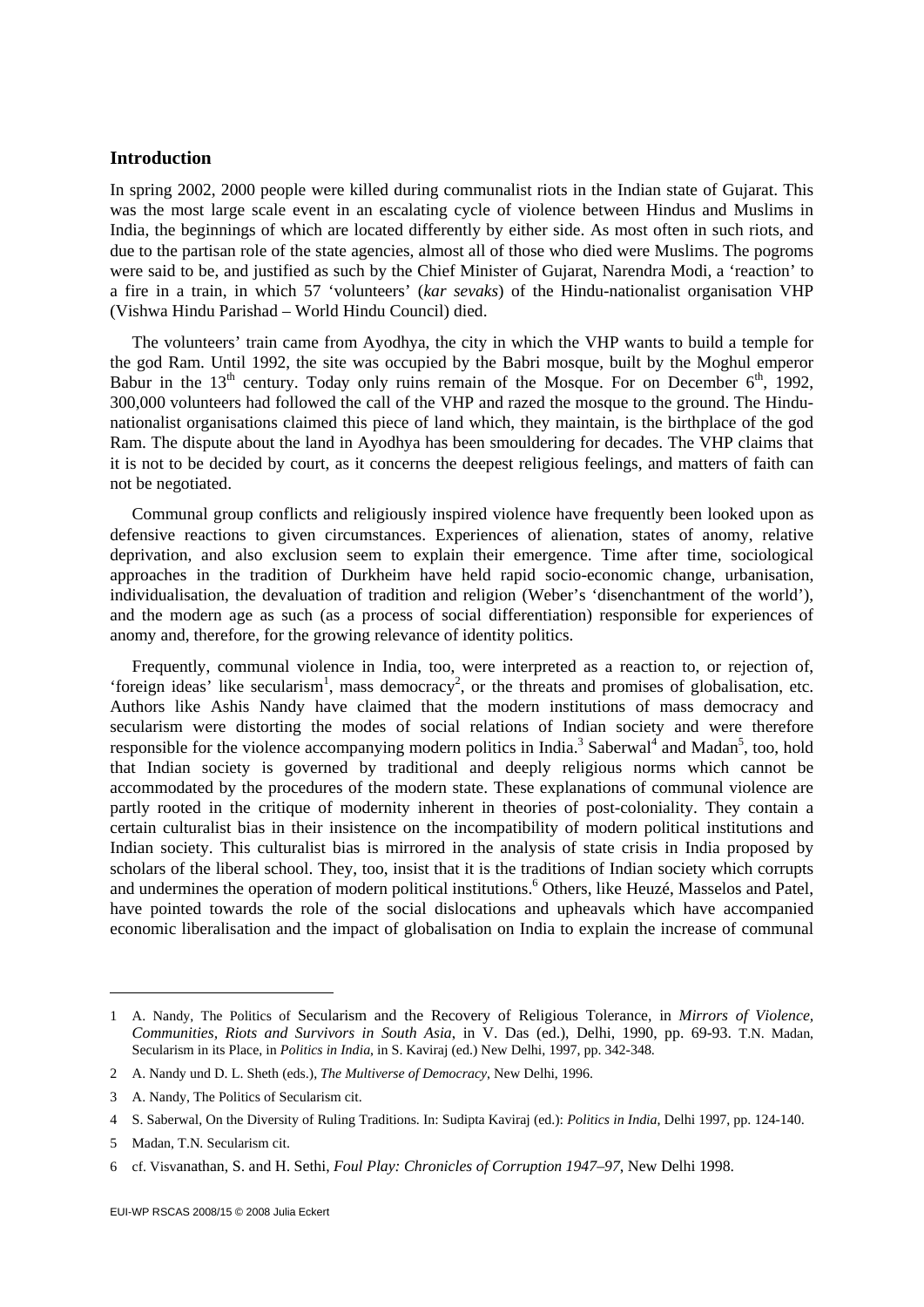#### Julia Eckert

violence and the appeal of identity politics.<sup>7</sup> Although the community provided by Hindu-nationalist organisation might offer precisely this reassurance for some segments of the movements' members, over all the relation of Hindu-nationalism to the processes of globalisation, especially economic liberalisation in India since the 1990s appears to contradict such interpretations. As Hansen has shown convincingly, the appeal of Hindu-nationalism is part of a struggle to gain recognition as one among equals in the global arena, to affirm India's claims to be recognised as a global player, a superpower – and shed the association of poverty, underdevelopment and passivity that plague the aspiring Indian middle classes.<sup>8</sup> Rather than Hindu-nationalism wanting to hold 'the global' at bay and protect Hindu tradition,<sup>9</sup> it actually is a claim to inclusion and membership – at the cost and by the means of the exclusion of all those who appear to hold back India on her way to global glory.

This gives us an indication that the current communal violence between Hindus and Muslims in India cannot be understood simply as a defensive reaction – against globalisation, against alien 'western' institutions or against modernity as such. Rather, the conflict has to be understood in relation to the Hindu-nationalist project. This is no defensive project. It is a proactive project which aims at enforcing a majoritarian idea of the state along a unity defined by religious affiliation.<sup>10</sup>

If we consider the identity politics of Hindu-nationalism as a proactive project, the evaluation of the role which violence plays within this project has to be undertaken anew. Moreover, the references to religious values with which violence is commonly justified need to be considered in their role for the movement.

The non-negotiability of religious values has been cited time and again to explain why conflicts referring to values are more difficult to settle than conflicts over divisible goods.<sup>11</sup> Non-negotiables and indivisibles are not simply 'there', however. A look at numerous conflicts – the one in India as well as in Yugoslavia or Northern Ireland – shows that it is not the non-negotiability of values that creates the conflict; rather, conflicts, no matter from what they arise, create non-negotiables. Frequently they are not the source of conflicts but rather a means within them, a means to make a conflict a permanent one.

The assumption that conflicts are to be settled neglects the fact that conflicts are often carried out for the sake of the social dynamics mobilised by way of them. This is due to the fact that in many

<sup>7</sup> S. Patel, Contemporary Bombay, the Power Base and Popular Appeal of the Shivsena, in: '*NCSAS Discussion Paper'* No. 3 (1997); G. Heuze, Cultural Populism, The Appeal of the Shiv Sena, in *Bombay, Metaphor of Modern India*, in S. Patel und A. Thorner (eds.), Bombay, Delhi, 1995, pp. 213-247; Masselos, J, The Bombay Riots of 1993: The Politics of an Urban Conflagration, in: Howard Brasted, John McGuire, Peter Reeves (eds.): *Politics of Violence,* 1996: New Delhi, 111-126.

<sup>8</sup> T.B. Hansen, Becoming a Light onto Itself, Nationalist Phantasies in the Age of Globalisation, in: *Economic and Political Weekly,* 10 (1996), March 9, pp. 603-616.

<sup>9</sup> There are a few organisations within the Sangh Parivar which did follow a truly anti-globalisation idea, suggesting protectionist economic policies as well as the banning of Western media. Some of their demands are echoed in the repeated symbolic fights over such commercial events as Valentine's day. Largely these voices have been sidelined since the 1990s, probably because of the interests of the BJPs constituency, the middle classes which benefited from economic liberlisation and the access to western consumer goods. Former Prime Minister Vajpayee once summed up the BJPs positions as: 'Computer chips yes, potato chips no.' However, today potato chips are eaten alongside papads.

<sup>10</sup> Cf. Ludden, D., Introduction: Ayodhya: A Window on the World, in: Ludden, David (ed.): *Making India Hindu: Religion, Community, and the Politics of Democracy in India*, New Delhi, (1997) pp. 1-23; S. Sarkar, Indian Nationalism and the Politics of Hindutva, in *Making India Hindu*, in D. Ludden (ed.) Delhi, 1996, pp. 270-293; Thapar, R., Syndicated Moksha? in: Seminar, (1985) 313, pp. 14-22; S. Randeria, Hindu-Fundamentalismus, Zum Verhältnis von Religion, Politik und Geschichte im modernen Indien, in: "Sozialanthropologische Arbeitspapiere", 67 (1995); T. Basu, P. Datta, S. Sarkar, T. Sarkar, und S. Sen, *Khaki Shorts and Saffron Flags, A Critique of the Hindu Right*, New Delhi, 1993.

<sup>11</sup> T. Hanf, *Koexistenz im Krieg, Staatszerfall und Entstehen einer Nation im Libanon*, Baden-Baden, 1990, p. 43; A.O. Hirschman, Wie viel Gemeinsinn braucht die liberale Gesellschaft, in: "Leviathan", Jg. 22,3 (1994), p. 295; A. Obershall, *Social Conflicts and Social Movements*, Engelwood Cliffs, 1973, pp. 50, 119.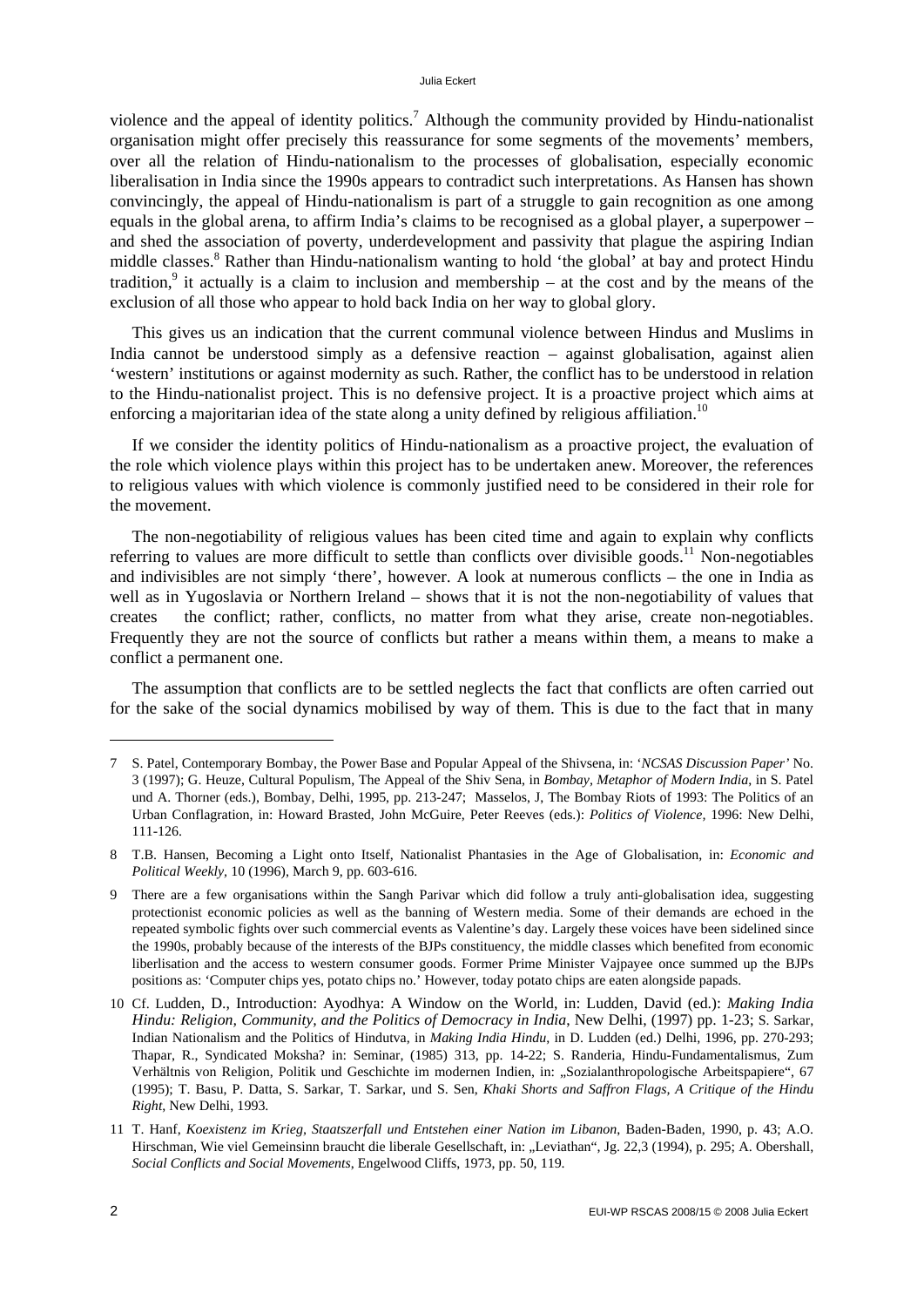conflicts there are those who profit more from the conflict than from resolving it. This is not limited to the much-cited war profiteers, who economically gain from  $-$  particularly violent  $-$  conflicts.<sup>12</sup> There are other things to be attained in a conflict: respect and power, loyalty and identity.

Conflicts mobilise; they generate the issues around which social movements group. They constitute opponents, but also communities. This is how we must interpret matters in India: The construction – and violent realisation – of the enmity between Hindus and Muslims, between Hinduism and Islam, is part of a nationalist project aiming at the unification of the Hindu population. In the course of this, Muslims become substitute enemies, operational Others. It is Schmitt's distinction of friend and enemy which here constitutes a people's identity.13 The thesis thus is that, firstly, references to religious values create a certain non-negotiability of the conflict. This is important to make permanent the mobilisation achieved by the conflict. Violence, on the other hand, is organised in a manner which creates experiences of participation and empowerment among the members of the movement. Moreover, the simple dichotomisation inherent in violence makes possible the integration of different interests and different discontents under one banner and therefore contributes to the project of unification undertaken by Hindu-nationalism.

## **Hindu-nationalism**

*Hindutva* (Hinduness), the pivotal postulate of Hindu-nationalism, posits the unity of all Hindus beyond differences in rite, in the specific forms of belief of different *jatis* (castes) and sects.14 It is unity in diversity, unity also in inequality: the Adhikari Bheda. It is the concept of the harmonioushierarchical structure of the Hindu caste system, in which everything and everybody has their proper place and their proper task.

The idea of unity in diversity has found many forms in India: a republican one in Nehru's concept of the state; a multicultural one in the thought of the Bengali poet Tagore; Ramakrishna, a religious reformer who first phrased it associated it with the syncretistic traditions of Bengal. But in Hindunationalism, as it was framed in the 1920s and 1930s by its founding fathers Hedgewar and Sarvarkar, the call for unity and harmony implied the denial and suppression of social conflicts within Hinduism – such as caste conflicts. Ever since the founding of the RSS, the organic concept of the nation with the Brahmin head, the Kshatriya arms, the Vaishwa stomach and the Shudra feet of Hindu society has been the vital element of Hindu-nationalist ideology. Evoking unity and union, therefore, was always also directed against the political articulation of demands for equality within the group which is defined as 'Hindu'.

The historical process of a consolidation and incipient canonisation of Hinduism forms part of the background of the genealogy of Hindu-nationalism. The development of the religious and social order on the Indian subcontinent from a highly diverse religious landscape with only vague borders to a clearly defined structure named Hinduism<sup>15</sup>, which is demarcated from other religions, was ultimately a process of modernisation in which colonial-administrative, cultural-ritual, and political developments interlocked. For the category of Hindu is not naturally a religious one: At first, it was a denomination applied from the outside, and from a geographical perspective; it described all the

<sup>12</sup> G. Elwert, Gewaltmärkte, in *Soziologie der Gewalt*, T. von Trotha (ed.), Opladen, 1997, pp. 86-101.

<sup>13</sup> C. Schmitt, *Verfassungslehre*, Berlin, 1983 (1928), p. 124.

<sup>14</sup> In a much disputed decision in 1995, the so-called Hindutva judgment, the Indian Supreme Court called Hindutva the 'way of life of all Indians' – and in this way agreed with the Hindu-nationalist groups' claim. A detailed discussion of the judgment can be found in Cossman/Kapur Secularism's last Sigh? The Hindu Right, the Courts and India's Struggle for Democracy, in: 'Harvard International Law Review', 38 (1997), No. 1.

<sup>15</sup> R. Thapar, Syndicated Moksha? in: 'Seminar', 313 (1985), pp. 14-22.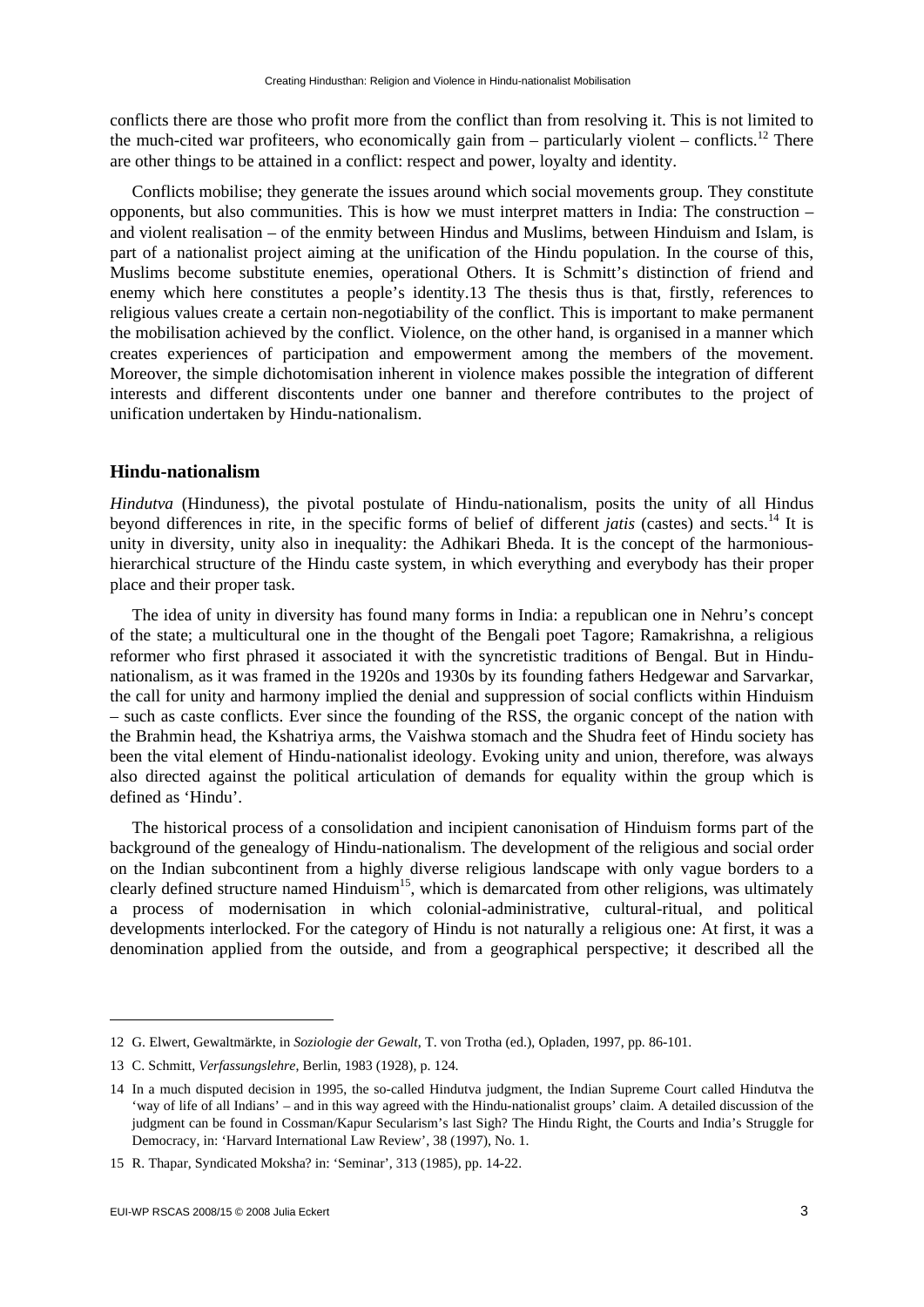#### Julia Eckert

people who lived 'behind the Indus'<sup>16</sup>. In the 1911 census there were still approximately 200,000 persons who, for instance, called themselves 'Hindoo-Mohammedans'.17 Furthermore, what later established itself as a religious category involved a great variety of *jatis*, castes, of ritual practices and a multitude of gods<sup>18</sup>, which knew no common self-designation and were not united as a unitary religion.

The colonial administration and its need for classification had their share in the definition of a uniform category.<sup>19</sup> With increasing modernisation, group size and numbers became politically and administratively relevant. 'Enumerated communities'<sup>20</sup>, created largely by the colonial census, determined group affiliations unambiguously and, above all, exclusively and made multiple or situational identifications impossible. At the same time, the colonial state retreated to a neutral position with regard to the religious affairs of the groups defined by its own classifications and did not interfere in these matters.

Precisely this led to a codification of specific versions of different social practices.<sup>21</sup> It was then, for instance, that the foundation for the religious personal statute was laid, which allowed everyone to settle their family law issues according to the rules of their religion – only, however, according to the laws of practices recognised as a religion by the colonial administration. The introduction of separate constituencies for Muslims in the late 1930s was meant to guarantee their political representation in the colonial committees, but also resulted in increasing attempts of political mobilisation along religiously encoded group boundaries.

Administrative, cultural-religious and political projects in a narrower sense therefore reinforced one another in consolidating group boundaries. Administrative categories incorporated – selectively – the classifications of religious self-representations, but exactly those forms of self-representations which complied with the principles of classification of a modern administration system<sup>22</sup>: written form, unambiguity<sup>23</sup>, and quantifiability are their criteria. The categories originating in these administratively and politically motivated (and therefore specific) representations of Indian society then again influenced forms of political organisation. For the colonial state privileged some forms of social organisation, and ruled out others. Based on the assumption that they were ultimately not political and moreover profoundly characteristic of the 'nature' of the Orient, community and religious formations frequently had wider options to act in public space than more strictly political organisations.24

The colonial privileging of religious and community organisations, which has often been interpreted as a practice of 'divide and rule' and which has been held responsible for the increasing tensions between Hindus and Muslims<sup>25</sup>, would never have been possible, however, had it not been

-

<sup>16</sup> R. Frykenberg, The Emergence of modern 'Hinduism' as a concept and as an institution, A reappraisal with special reference to South India, in *Hinduism Reconsidered*, in G. Sontheimer und H. Kulke (eds.), New Delhi, 1989, pp. 29-50.

<sup>17</sup> S. Randeria, Hindu-Fundamentalismus, cit. p. 11.

<sup>18</sup> S. Sarkar, Indian Nationalism cit. p. 277. T. Basu et al. *Khaki Shorts and Saffron Flags*, cit. p. 7.

<sup>19</sup> G. Pandey, *The Construction of Communalism in Colonial North India*, New Delhi, 1992, pp. 23-65.

<sup>20</sup> S. Kaviraj, The Imaginary Institutions of India, in Modernisation of Culture and the Development of Political Discourse in the Third World, in *International Development Studies*, in P. Kaarsholm (ed.), Roskilde, 1992, p. 50.

<sup>21</sup> D.H.A. Kolff, The Indian and the British Law Machines, Some Remarks on Law and Society in British India, in *European Expansion and Law*, in W. Mommsen und J.A. de Moor (eds.) Oxford, 1992, p. 231.

<sup>22</sup> P. Chatterjee, *The Nation and its Fragments*, Delhi, 1995, p. 223.

<sup>23</sup> D.H.A. Kolff, *The Indian and the British Law Machines*, cit., pp. 215-216, 231.

<sup>24</sup> S.B. Freitag, *Collective Action and Community, Public Arenas and the Emergence of Communalism in North India*, Berkeley, 1989, pp. 284-291.

<sup>25</sup> e.g. G. Pandey, *The Construction of Communalism*, cit.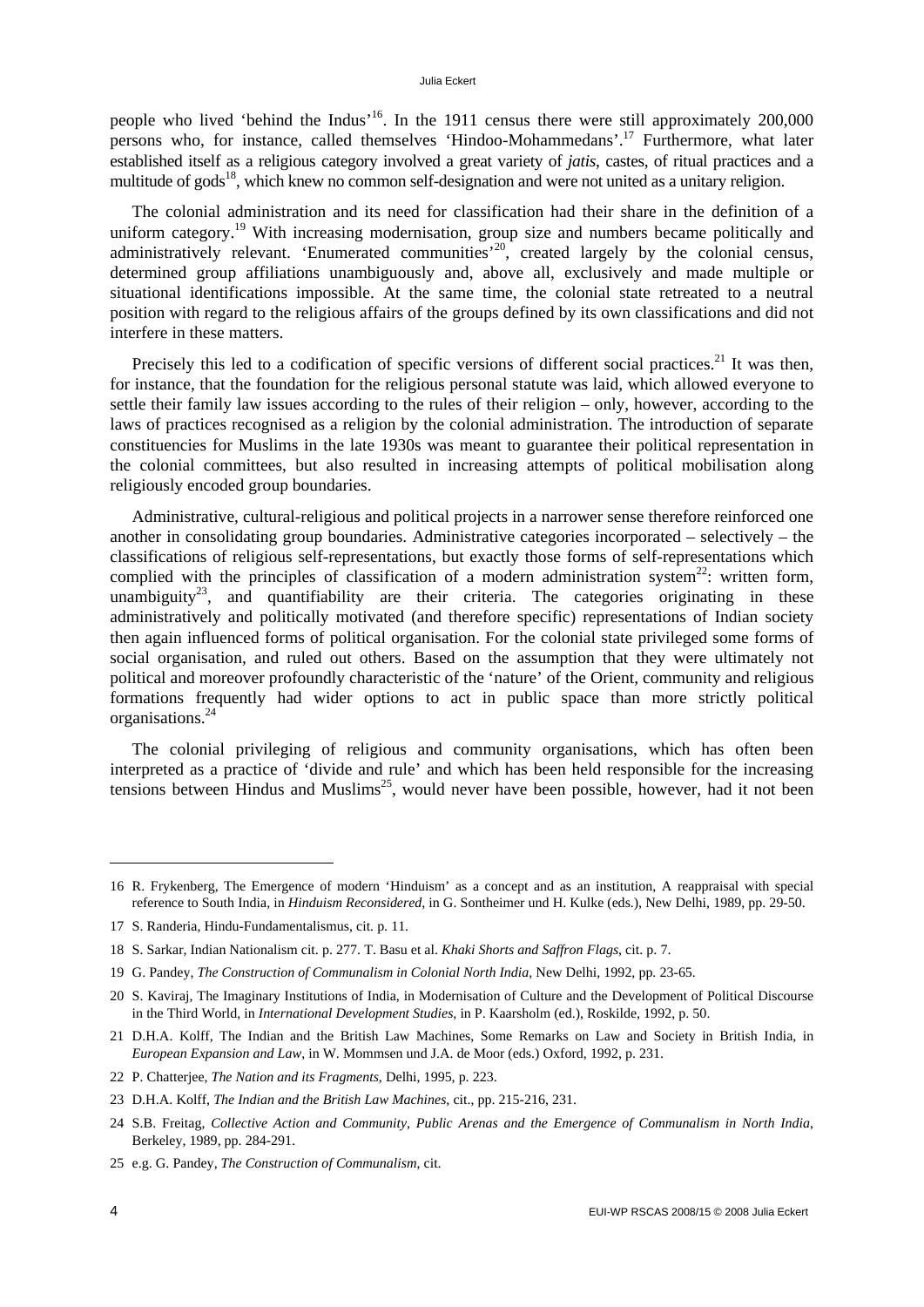able to connect to existing group differentiations.<sup>26</sup> The differences between Muslim and Hindu political elites began to increase from the late  $19<sup>th</sup>$  century on. From the very beginning, Indian nationalism – since the year 1885 organised in the Indian National Congress – held Hindu religious traits. Key personalities supported the positions of the Hindu Right. Bal Gangadhar Tilak, for instance, the Maharashtrian Congress politician, revived several religious and regional rites, like Ganeshotsav, the festival of the elephant head god, or the birthday of Shivaji, a western Indian warrior-king, who had successfully fought the armies of the Mogul emperor Aurangazeb.<sup>27</sup> This way he managed, on the one hand, to circumvent the colonial ban on political gatherings by mobilising people for religious events. At the same time he used the festivals to counter Islamic public rites – particularly Muharram, which was then celebrated widely also by Hindus – with specific Hindu festivals and thus shape a clearly Hindu public. $^{28}$ 

While the Indian National Congress was able to increasingly present itself to the British colonial government as a representative of the entire Indian population, the references to a Hindu India (and an implicit identification of India and Hinduism) remained conspicuous in the political rhetoric. The communalism of the majority, as Nehru remarked about the many overlappings of the nationalist and Hindu-nationalist movements of the early  $20<sup>th</sup>$  century, easily appeared as 'national', whereas Muslim particularisms were regarded as separatist.29

With the religious tone Gandhi introduced into the independence movement of the Indian National Congress from the 1920s on the fears of Muslim elites to be excluded from a political say in an independent India intensified. The Muslim League consolidated as the political representative of the Muslims of British India and accentuated their demands for autonomous political representation *within* India.30 The 'Two Nations Theory', proposed by Jinnah and seized by the British colonial government, confirmed the colonial idea of an endemic conflict between Hindus and Muslims and justified the partition of the subcontinent. $31$ 

Independent India inscribed secularism in its constitution (art. 27 and art. 28). It committed itself to religious freedom (art. 25) and constituted a protection of minorities (art. 29 and art. 30). It adopted the principle of personal statute and in the Hindu Civil Code took up the broad definition of Hinduism, which legally included Jains and Sikhs into this category.<sup>32</sup>

From the very beginning, secularism in India received two conceptions. Gandhi rejected the separation of state and religion as being impossible, particularly in India. To him secularism meant equal rights for all religions. Nehru, on the other hand, pursued the classical liberal model of

<sup>26</sup> S.B. Freitag, *Collective Action and Community*, cit.; C. Bayly, The Pre-History of Communalism, in: 'Modern Asian Studies', 19 (1985), No 2, pp. 177-203.

<sup>27</sup> P. Spear, *A History of India*, New Delhi, 1990, p. 172.

<sup>28</sup> C. Jaffrelot, The Politics of Processions and Hindu Muslim Riots, in *Community Conflicts and the State in India*, in A. Basu und A. Kohli (eds.), New Delhi, 1998, pp. 58-92.

<sup>29</sup> Nehru in a speech to the All India Congress Committee on 11.5.1958, quoted from G. Noorani, *BJP, Child of RSS and Heir to Hindu Mahasabha*, in: 'Mainstream', 27 (1991).

<sup>30</sup> A. Jalal, *The Sole Spokesman, Jinnah, the Muslim League and the Demand for Pakistan*, Cambridge, 1985; M. Hasan (ed.), *India's Partition, Process, Mobilisation and Strategy*, New Delhi, 1993, pp. 25-26; H.M. Seervai, *Partition of India, Legend and Reality*, Bombay, 1989.

<sup>31</sup> For the history of the partition of the subcontinent and the different roles played by the Indian National Congress with Nehru and Gandhi, the Muslim League under Jinnah, and the British colonial government under Mountbatten, see particularly A. Jalal, *The Sole Spokesman*, cit.; H.M. Seervai, *Partition of India, Legend and Reality*, Bombay, 1989.

<sup>32</sup> Group specific rights beyond the personal statute, however, were not linked to religious groups, but to caste affiliation (Scheduled Castes (SC) and Scheduled Tribes (ST); later also quotas for Other Backward Castes (OBCs)). Linguistic minorities also enjoy protection.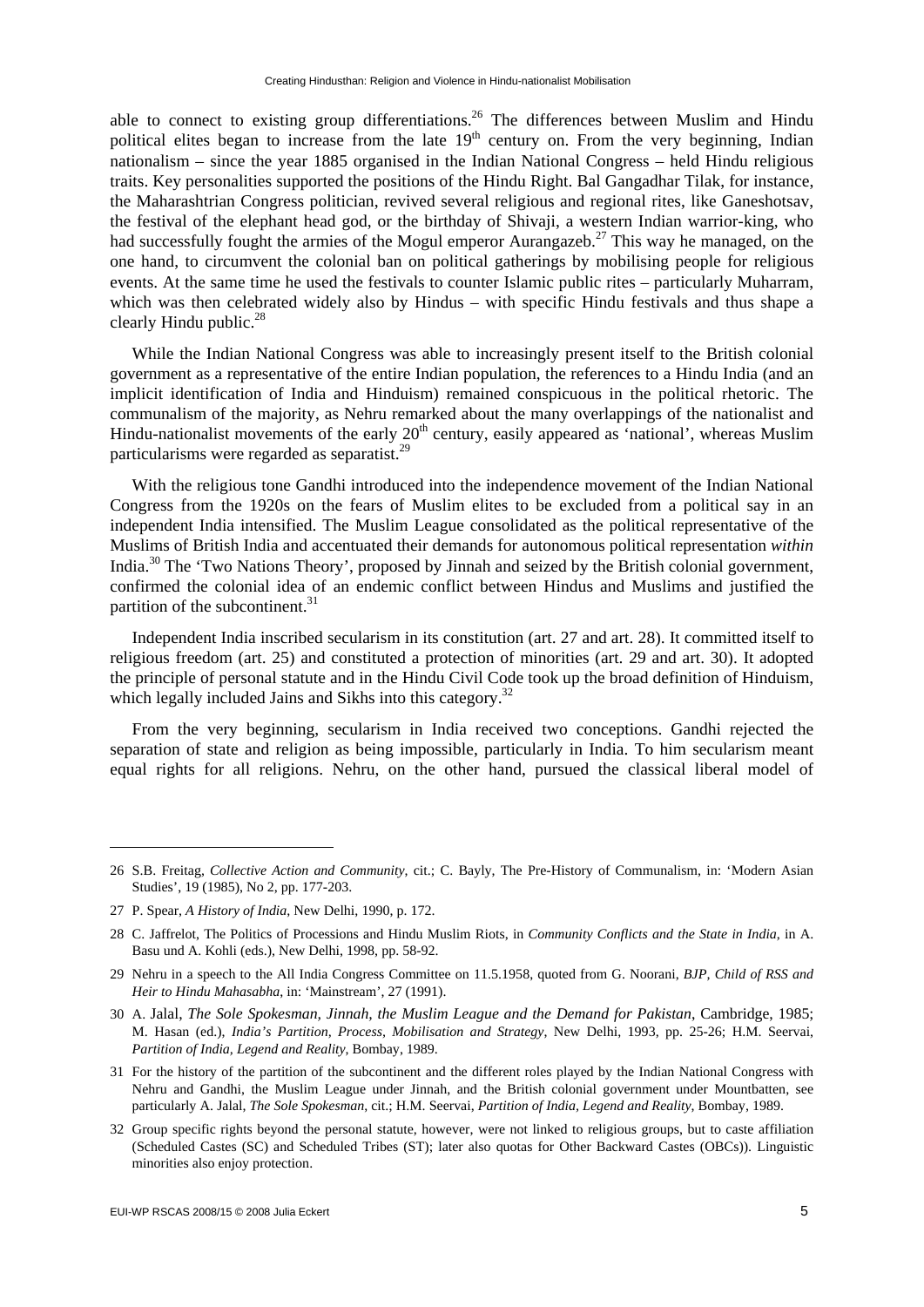secularism as separation of state and 'church'. Gandhi's view predominated and was legally institutionalised.33

The Hindu Right's understanding of secularism follows this view but transforms it: Derived from the concept of Hinduism being 'not a religion but a way of life' and thus being able to integrate people of all religious orientations without proselytising them, tolerance is considered the fundamental principle of Hinduism. 'When Hinduism is no religion and is a way of life to say that a Hindu state is anti-secular is wholly incorrect  $(...)$  Hinduism is secularism par excellence.<sup>34</sup> Equating Hinduism with secularism as well as presenting Hinduism not as a religion, but as a way of life claims representation of all Indian citizens, but at the same time limits membership through religion. For in Hindu-nationalism, affiliation to Hinduism, and therefore to India is defined by the *punyabhoomi*, the holy land. Crucial for this vision of the nation was the territorialisation of religion. In his text 'Who is a Hindu', Sarvarkar in 1923 equated 'fatherland', *pitribhoomi*, with 'Holy Land', *punyabhoomi.35* All those who had their sacred sites on Indian soil could be considered legitimate Indians. Christians and Muslims, whose sacred sites were not on Indian soil, were by this definition excluded from legitimate participation. The definition of affiliation to India and the legitimate participation in the political community were based on a territorial understanding of religion.

From the very beginning, the Indian nation was, in the eyes of the central organisation of Hindunationalism, the RSS (Rashtriya Swayamsevak Sangh – National Volunteers' Organisation)<sup>36</sup>, *Hindu Rashtra*, land of the Hindus.<sup>37</sup> 'Only the Hindu has been living here as a child of this soil', the movement's chief ideologist Golwalkar wrote.<sup>38</sup> He acuminated Sarvarkar's definition, referring explicitly to German National Socialism:

Germany shocked the world by purging the country of the Semitic races - the Jews. National pride at its highest has been manifested here. Germany has also shown how well-nigh impossible it is for races and cultures, having differences going to the root, to be assimilated into one united whole, a good lesson for us in Hindusthan to learn and profit by.<sup>39</sup>

The lesson to be learned by Hindus and Hindusthan was, according to him, that:

the non-Hindu people in Hindusthan must either adopt the Hindu-culture and language, must learn to respect and revere Hindu religion, must entertain no idea but the glorification of the Hindu

<sup>33</sup> B. Cossman und R. Kapur, Secularism's last Sigh? Cit.

<sup>34</sup> Quoted from *Organiser* 21.1.1996, the mouthpiece of the *Sangh Parivar*; cited from B. Cossman und R. Kapur, Secularism's last Sigh?, cit., p. 153; P.C. Upadhyaya, The Politics of Indian Secularism, in: 'Modern Asian Studies', 1992, pp. 830-837.1997. p. 139.

<sup>35</sup> Sikhs, Jains and Buddhists, because their holy sites are situated on Indian territory, are legitimate Indians.

<sup>36</sup> The RSS was founded in 1925 in Nagpur. Founding father Hedgewar first and foremost considered it an instrument of 'cultural work' and of character building (Basu et al., Khaki Shorts, cit., p. 24). The RSS expanded into a wide-ranging organisational network addressing all kinds of social and political matters (Basu et al., Khaki Shorts, cit., pp. 34-50; C. Jaffrelot, *The Hindu-nationalist Movement and Indian Politics, 1925 to the 1990s*, New Dehli, 1996; also W.K. Andersen und S.D. Damle, *The Brotherhood in Saffron, The Rashtriya Swayamsevak Sangh and Hindu Revivalism*, New Delhi, 1987). Their political wing, earlier the Jan Sangh, today the Bharatiya Janata Party (BJP – National People's Party), was founded in 1951. The 'World Hindu Council' (VHP), the international wing of the *Sangh Parivar* dedicated to cultural work, and its youth organisation, the Bajrang Dal, were established in 1964. More sub-organisations with specific purposes, including a trade union (founded in 1955), several women's organisations (starting in 1936), or the educational network *Vidya Bharati* with its primary and secondary schools, have gained importance particularly in their integrating potential. The leaders of all organisations, also of the BJP, India's former governing party, originate from the RSS.

<sup>37</sup> The RSS never participated in the anti-colonial movement; its nationalism was not directed against the foreign rule. In the 1930s, Hedgewar joined Gandhi's Satyagraha movement and was arrested temporarily. He generally disregarded the independence movement as generating unrest.

<sup>38</sup> M.S. Golwalkar, *Bunch of Thoughts, Bangalore*, 1996, p. 124.

<sup>39</sup> M.S. Golwalkar, *We or our Nationhood Defined*, Nagpur, 1938, p. 27.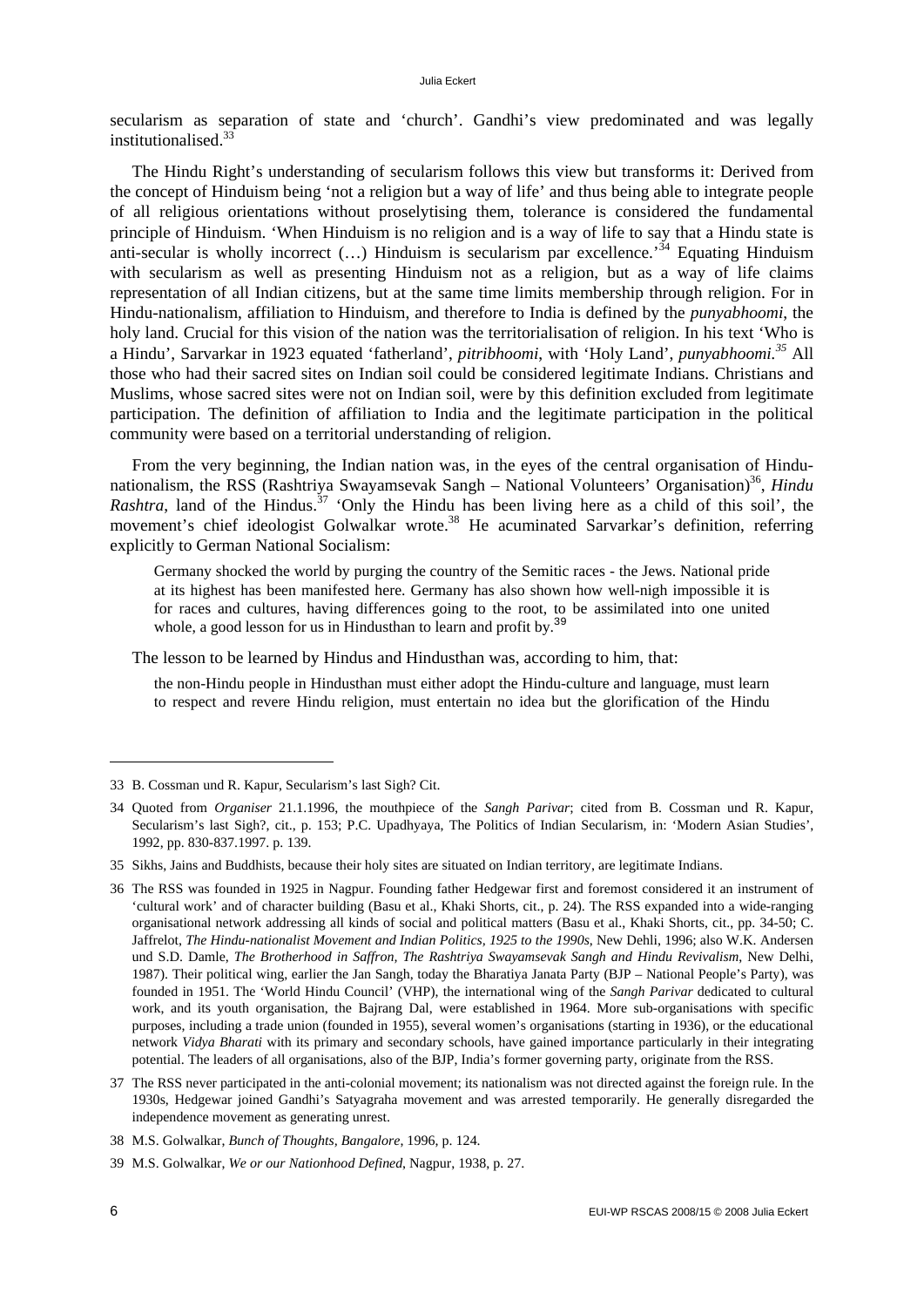nation (…) or may stay in the country wholly subordinated to the Hindu nation claiming nothing, deserving no privileges, far less any preferential treatment, not even citizen's rights.<sup>40</sup>

While in the late  $19<sup>th</sup>$  and early  $20<sup>th</sup>$  century disobedience of low castes, the changing role of women and generally the contestation of the caste system was debated as a threat to the unity of  $Hindus<sup>41</sup>$ , in the subsequent period internal conflicts were increasingly neglected in favour of the confrontation with Islam. Hedgewar had still regarded the demands of the low castes for equality as equally threatening as Muslims.<sup>42</sup> But by the 1930s, and in the writings of RSS leader Sarvarkar, Islam had turned into the paramount threat to Hindus and Hinduism. The aggressive inclusivism of the early Hindu-nationalism changed into an aggressive exclusivism, which veiled the inclusivist project towards the unincorporated castes and sects.

# **The construction of the 'other'**

The idea of the Muslims of India being 'foreign' referred to the subcontinent's conquest by the Moguls. Political history was represented and interpreted as religious characteristic: as the aggression of Islam. The essentialisation of Islam was mirrored by the essentialisation of Hinduness: Was Islam essentially aggressive, Hinduism was essentially tolerant. The orientalist glorification of the spiritual (Hindu) India<sup>43</sup> and the idea of Hinduism's superiority rooted in this inherent tolerance made its entrance into the nationalist discourse as early as 1893 with Vivekananda's Chicago address<sup>44</sup>. It has taken deep root there: The dogma that 'Islam is aggression and Hinduism is tolerance' is commonly taken for granted in urban India. It regularly mixes with the appeal to the Hindus to defend themselves. For the Hindus are, it is said, due to their innate tolerance unable to defend themselves and their culture against those who supposedly are so very different: the Muslims, whose religion is aggressive, hegemonial and intolerant. The 'intolerant Muslim' in this concept is also the strong Muslim. The reverse side of the 'tolerant Hindu', however, is the weak and 'cowardly Hindu'; the positive and the negative side of this self-image are closely connected. The inherent tolerance of Hindus turns into a weakness which must be overcome.<sup>45</sup>

The RSS has always represented an image of Hinduism that is compatible with the ability to defend oneself. In its Shakhas, the local 'branches', it has been conveying ideological as well as physical drill from the very beginning.46 This drill was influenced by traditional Indian martial arts from the *Akharas*, but in the RSS it was combined with a type of militarism which not only in its uniforms waqs reminiscent of fascist outfits.<sup>47</sup>

The *Sangh Parivar*'s call for violence is often seen as an attempt to construct a Hindu identity which abandons orientalist visions of the passivity and spirituality of the East.<sup>48</sup> The call for violence, however, reproduces the orientalist images by justifying itself with reference to the alleged essential tolerance. To overcome the assumed weakness of Hinduism by way of violence does not mean the abdication of tolerance. Since tolerance is essential to Hinduism, it is dissociated from practices.

<sup>40</sup> Ibidem, p. 52.

<sup>41</sup> S. Sarkar, Indian nationalism, cit., p. 288.

<sup>42</sup> Ibidem.

<sup>43</sup> R. Inden, *Imagining India*, Cambridge, Massachusetts, 1990.

<sup>44</sup> Vivekananda, *Chicago Addresses*, Delhi, 1996 (1893).

<sup>45</sup> Even Gandhi and his principle of non-violence for many – and naturally most of all for Hindu-nationalists – embodies weakness. Not without reason was Gandhi assassinated by a long time member of the RSS.

<sup>46</sup> C. Jaffrelot, *The Hindu-nationalist Movement and Indian Politics, 1925 to the 1990s*, New Delhi, 1996, pp. 35-38.

<sup>47</sup> T.B. Hansen, *Becoming a Light onto Itself*, cit., p. 608.

<sup>48</sup> T.B. Hansen, Recuperating Masculinity, Hindu-nationalism, Violence and the Exorcism of the Muslim ,Other', in: 'Critique of Social Anthropology', 16 (1996), No. 2, 137-172.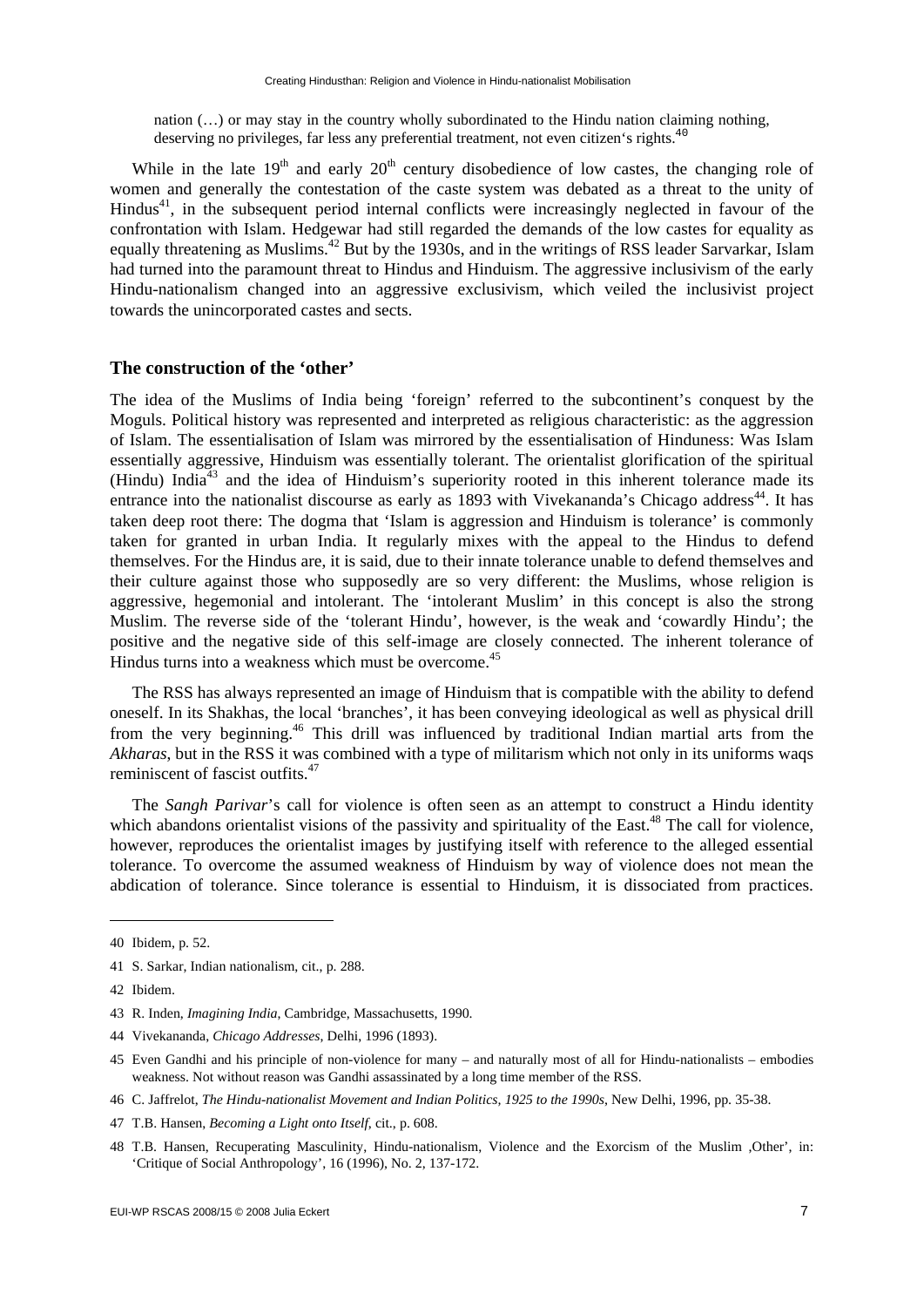#### Julia Eckert

Rithambra, *sadhavi* (ascetic) and one of the most militant speakers of the *Sangh Parivar*, said, for instance, during an election campaign of the BJP in Uttar Pradesh:<sup>49</sup>

(…) We are going to build our temple there [in Ayodhya, JE] not break anyone's mosque. Our civilisation has never been one of destruction. Intellectuals and scholars of the world wherever you find ruins, wherever you come upon broken monuments you will find the signature of Islam. Wherever you find creation, you discover the signature of the Hindu. We have never believed in breaking but in constructing.  $(...)$  We are not pulling down a monument but building one.  $(...)$ We have religious tolerance in our very bones,

This paradox construction, which first forms a religion's character through a historical memory (shaped, of course by present concerns and relations) of conquest and violence and then detaches these constructed characteristics from any kind of correspondence to reality and thus renders them independent of actions, is, typical for essentialisations. Each word of an 'essence' abstracts from concrete practices.

Furthermore, Hindu-nationalist violence is neutralised in a discourse of defence. Hedgewar had already institutionalised para-military drill in the Shakhas of the RSS on account of the alleged necessity of defending India against Muslim attacks. The statements of BJP politicians, RSS ideologists and VHP activists concerning the Gujarat pogroms in spring 2002 without exception invoked this necessary defence, too; and participants in the violence insisted that Hindus had always been exposed to Muslim attacks and it was 'about time to strike back'.<sup>50</sup> Each pogrom, each riot is accompanied by justifications of this type.<sup>51</sup> 'Nations which do not raise even a finger to resist, perish', remarked Bal Thackeray, leader of the Shivsena, in his mouthpiece *Saamna* (15.12.1992), and justified the riots of 1993 in an interview with *Time Magazine* as follows:

Muslims started the riots, and my boys are retaliating. Do you expect Hindus to turn the other cheek? I want to teach Muslims a lesson. (…) They [the Muslims] are not prepared to accept the rules of this land. They don't want to accept birth control. They want to implement their Sharia in my motherland. Yes, this is the Hindus' motherland. (…) Have they [the Muslims] behaved like the Jews in Nazi Germany? If so, there is nothing wrong if they are treated as Jews were in Nazi Germany. (…)

The discourse of defence is the rhetoric figure *par excellence* to resolve the cognitive discord between tolerance and aggressiveness. After all, one can be non-violent in principle, even if one doesn't want to renounce one's right to self-defence. Here, self-defence is collectivised and generalised: Firstly, every Muslim becomes a symbol of threat, so that even an attack on individual, defenceless Muslims can be justified as self-defence; secondly, even the smallest conflict can turn into a symbol of the alleged existential threat to Hindus and Hinduism.

Hindutva is not a wave. It is a question of survival of our future generations; it is the breath of our life! If a Muslim is thrown out of any country, there are other Muslim nations where he can take refuge. Where will Hindus go? Except for our Hindu nation and neighbouring Nepal, there is no other place we can go to. That's why we have to protect our Hindu land, and if need be, sacrifice our lives to save Hindutva.<sup>52</sup>

The generalisation of the threat relies on a diversified enemy image of 'Muslims': Today, Hindusthan is endangered by the mere presence of Muslims, by their supposed disloyalty; by 'their' terrorism, but also simply by their many children and their poverty. The diverse expressions of an existential conflict, in which any form of everyday life can become a symptom of threat – the birth of a child or a Muslim beggar, Muslims voting or their retreat from public institutions – may serve many different interests as an enemy image.

<sup>49</sup> Quoted in S. Kakar, *The Colours of Violence*, New Delhi, 1995, pp. 204-205.

<sup>50</sup> Interviews of the author in April, 2002.

<sup>51</sup> Cf. the reports of different investigating committees, e.g. the Srikrishna Commission Report 1998.

<sup>52</sup> Bal Thackeray in a speech, quoted in V. Purandare, *The Sena Story, Mumbai*, 1999, p. 341.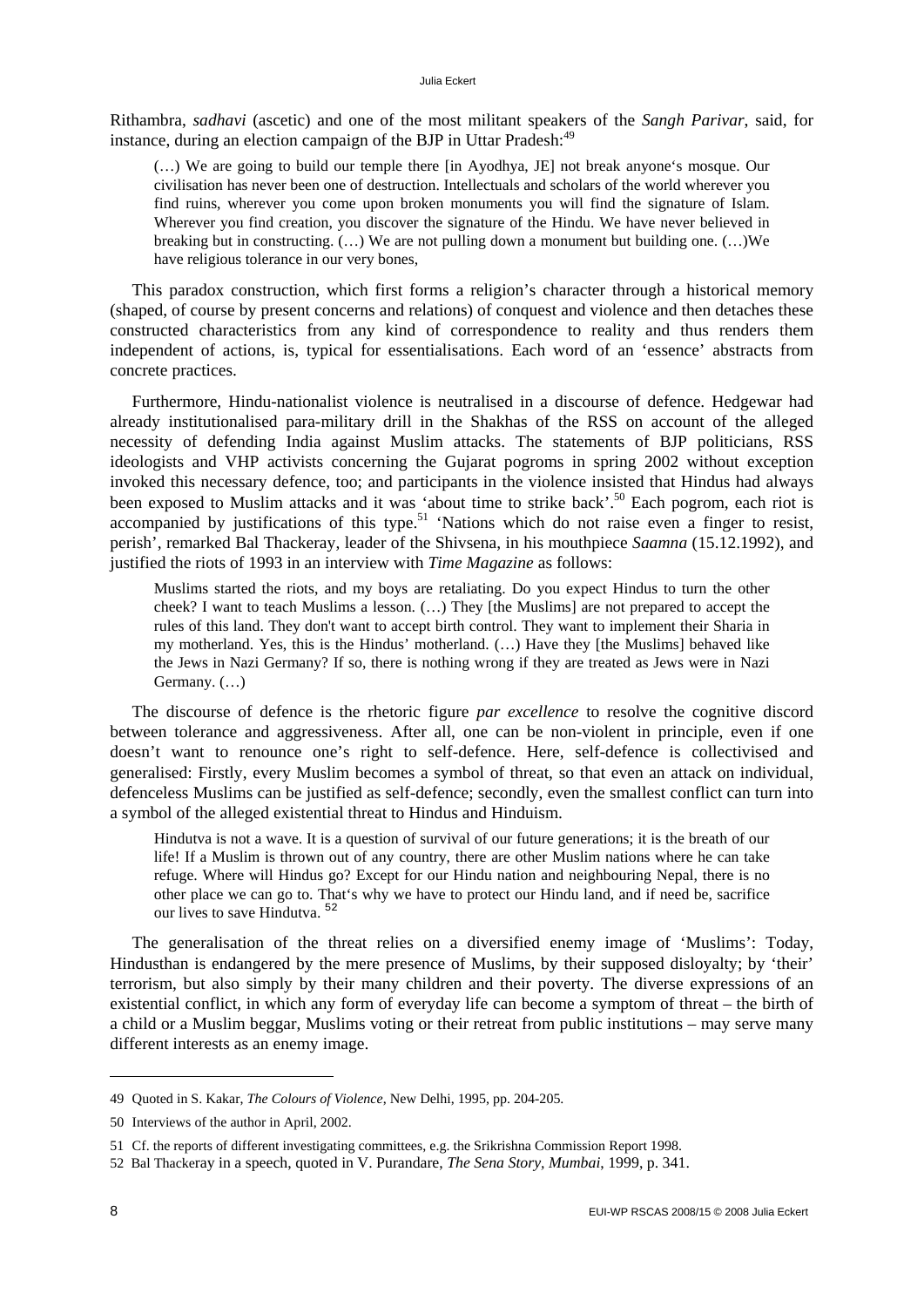Most of all it is the construct that India's Muslims have 'conquered' the state: The Indian governments under leadership of the Congress Party are said to have been 'pampering minorities'; they had been granting them special privileges, because Muslims were useful as voters. Thereby the rights of the Hindus were virtually sold out.

The confluence of the anti-Muslim and the anti-state or anti-Congress Party discourse is crucial. The legitimate political order is equated with the majoritarian claim of ownership to India; the Hindunationalist organisations become advocates of these – religious-culturally legitimated – claims, while all other political parties and the current secular order are 'traitors' to the Hindus. The Hindunationalist organisations become the sole representatives of a just order, the only advocates of the rightful claims of Hindus. The majoritarianism of Hindu-nationalism defines the entity it claims to represent<sup>53</sup>; it defines its legitimate claims; using the politics of enemy images it determines the superior relevance of these claims over other possible social and political claims. It then maintains to be the sole advocate of these claims and, therefore, to be the only legitimate political representation of the 'people', as defined by Hindunationalism.

# **The parliamentary rise of Hindu-nationalism**

The timing of the parliamentary rise of Hindu-nationalism shows clearly how intricately connected the projects of ideological and political unification were. The Hindu-nationalist organisations began to massively expand their parliamentary influence and their following, when after decades of dominance, the power of the Congress Party started to crumble. The so-called 'Congress system'54 lost its integrational strength, which had always been based on the incorporation of local elites and on the consideration of different spheres of interests via their networks of patronage<sup>55</sup>, after Indira Gandhi had centralised the party organisation and this way excluded local elites from active political participation.<sup>56</sup>

Independent political organisations began to represent their constituencies, usually based on caste affiliation, in the parliaments and through electoral successes achieved an increasing shift in political influence. When in 1990 V.P. Singh's government introduced by law the recommendations of the Mandal Commission regarding quotas for 'Other Backward Castes', the BJP suddenly vastly increased their following among high caste voters, who were formally disadvantaged by the quota policy. Particularly the urban middle classes, who feared to be affected by the reservation of positions in the public service supported the party from then on. For the first time, the assertion that caste politics was threatening the unity of Hindus reached a broader public. But it also became obvious that this claim addressed very particular, namely urban middle class high caste interests.

For some time the following of the BJP remained limited to this urban middle class high caste electorate.<sup>57</sup> Thus the party faced the problem of how exactly they could expand their vote base beyond this narrow constituency and integrate the social groups into the project of Hindu-nationalism, whose independent political mobilisation seemed to endanger the unity of the Hindus. The BJP stood in direct political competitions with the emerging caste based parties for 'all the votes which had been

<sup>53</sup> S. Randeria, Hindu-Fundamentalismus, cit., p. 3.

<sup>54</sup> R. Kothari, The Congress 'System' in India, in: 'Asian Survey', 4 (1964), 12 December, pp. 1161-1173.

<sup>55</sup> F. Frankel, Decline of a Social Order, in *Dominance and State Power in Modern India*, in F. Frankel und M.S.A. Rao (eds.), Delhi, II (1990), pp. 482-517.

<sup>56</sup> A. Kohli, *Democracy and Discontent*, Cambridge Massachusetts, 1990, p. 386.

<sup>57</sup> Ch. Jaffrelot, BJP and the Caste barrier; Beyond the "Twice Born'? In: T. B. Hansen and Ch. Jaffrelot (eds.): *The BJP and the Compulsions of Politics in India*, Delhi, 1998, 22-71.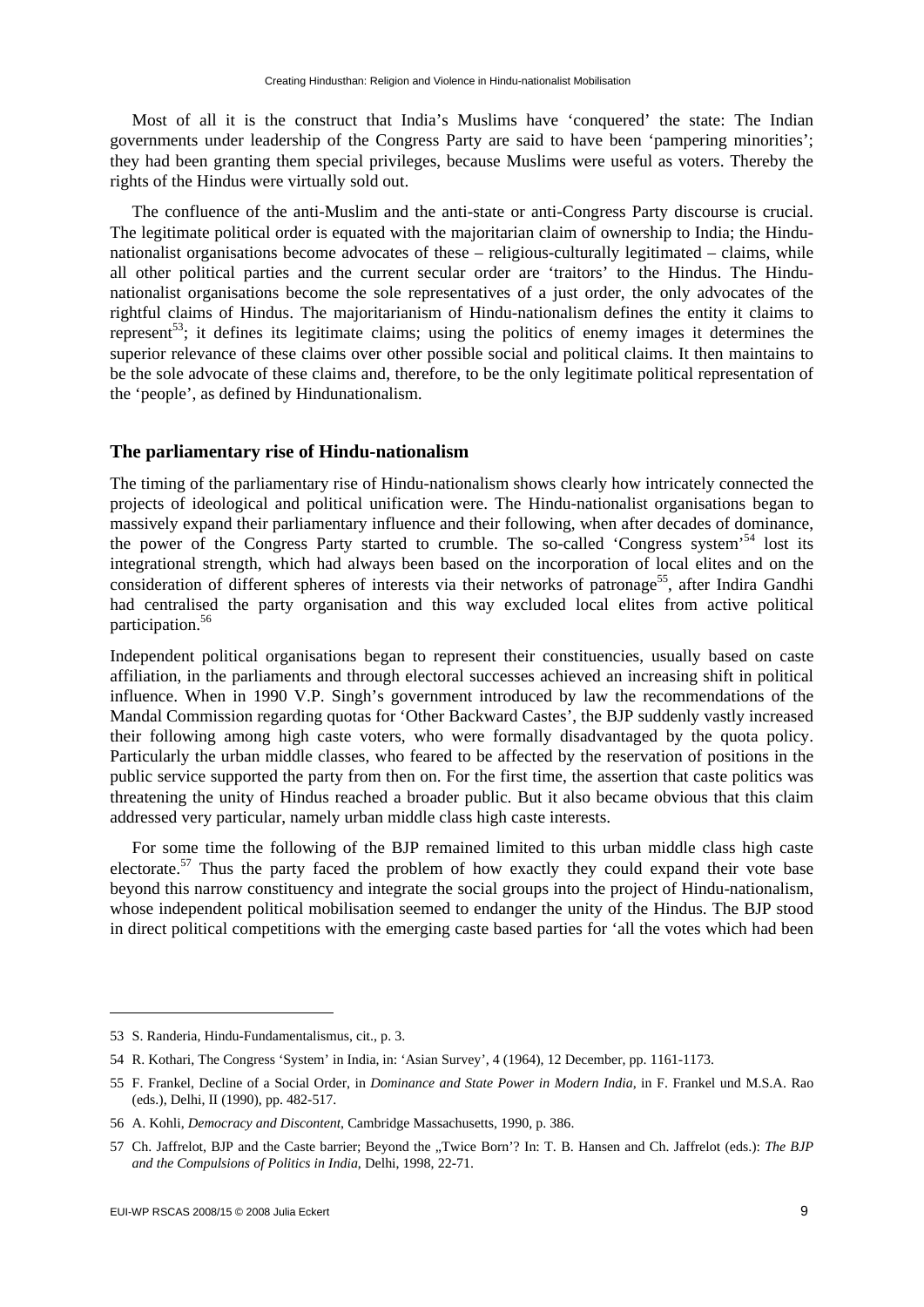let loose from the shredded net of Congress control,<sup>58</sup>. The suggestion of an existential conflict which had been at the centre of Hindu-nationalist thinking became increasingly dominant in political discourse. It depicted the conflicts between different castes, which were now vociferously articulated by lower caste politicians, as irrelevant or at least as secondary in the face of a paramount threat constituted by the Muslim presence in India. This did not mean the abandoning of caste difference, but rather the re-articulation of the organic visions of caste relations as those of a healthy body, with its Brahmin head, its Kshatriya arms, its Vaishwa body and its Shudra feet.

The ideological construct of unity, as it was laid out in Hindutva, was not sufficient to persuade the lower castes of a common interest with the higher castes.

# **The plausibilisation of Hindu-nationalist positions**

The plausibility of a conflict with Islam among those who were meant to be integrated into the Hindunationalist fold by it was not obvious. Why should social conflicts which affected people on an everyday basis, which determined their life chances and possibilities, fade in their experienced relevance in favour of a conflict which was relatively unreal in their everyday lives? The experience of caste violence<sup>59</sup> and discrimination was, and still is, much more common than conflicts with Muslims.

What 'made sense' in this postulated conflict is not necessarily the conflict itself; the plausibility lay in the specific forms of social organisation associated with it.

This becomes most obvious in the organisation of the conflict in violent actions: Violence has a specific role in non-negotiable conflicts, because it achieves exactly the unity which is the concern of the conflict. Violence is able to define unity absolutely, because it firmly establishes group boundaries. Violence forces people to submit to its categories as there is no other place for them to feel safe. Violence ignores individual hybrid, multiple or universalist identifications; it classifies friends and enemies (and sometimes a third group, the audience) on its own account.

In Indian history, particularly the experience of partition, communal violence continued to confirm and realise the perception of an existential conflict between Hindus and Muslims. After each riot residential areas are segregated further.<sup>60</sup> Economic chains of cooperation are interrupted, entire industrial sectors restructured.<sup>61</sup> As a result, networks of solidarity as existed in neighbourhoods, but also in the trade unions or in leisure clubs disintegrate. In many cases social work is taken on by religious organisations which do not necessarily engage in communal incitement, but rather convey religious practices which are 'cleansed' of the many syncretisms shaping Indian Hinduism and Indian Islam. Today, for instance, the Tabligh movement is very active on the Muslim side. Many attached

<sup>58</sup> Ludden, D., Introduction: Ayodhya: A Window on the World, in: Ludden, David (ed.): *Making India Hindu: Religion, Community, and the Politics of Democracy in India*, New Delhi, (1996) p 18.

<sup>59</sup> J. Breman, Silencing the Voice of Agricultural Labourers in South Gujarat, in: 'Modern Asian Studies' 33 (1999), pp. 1- 22.

<sup>60</sup> YUVA (Youth for Voluntary Action), Planned Segregation, Riots Evictions and Dispossession in Jogeshwari East, Bombay, 1996; J. Eckert, 'Riots, That's something that happens in the slums.' Land, städtische Unruhen und die Politik der Segregation, in *Schlichtung von Landkonflikten*, in E. Alber, J. Eckert (eds.), Eschborn, 1999.

<sup>61</sup> T.B. Hansen, The Vernacularisation of Hindutva, The BJP and Shiv Sena in rural Maharashtra, in: 'Contributions to Indian Sociology', 30 (1996), No.2, p. 192. V.N. Rai, *Combatting Communal Conflicts*, Delhi, 1998, pp. 73-75. J. Masselos, The Bombay Riots of 1993, The Politics of an Urban Conflagration, in *Politics of Violence*, in H. Brasted, J. McGuire, P. Reeves (eds.), New Delhi, 1996, pp. 118-121.

The destruction of the Muslim carpet industry in Benares in the early 1990s had such serious repercussions on the Hindu carpet dealers that they – who might at first have believed to be able to eliminate rivals – decided to address a petition to the governor of Uttar Pradesh in order to prevent further attempts at mobilisation on the part of Hindu-nationalist groups. But the discrediting of violence, even if only because of its negative economic consequences, has always been of short duration, as the Gujarat pogroms of spring 2002 have again given horrible proof of.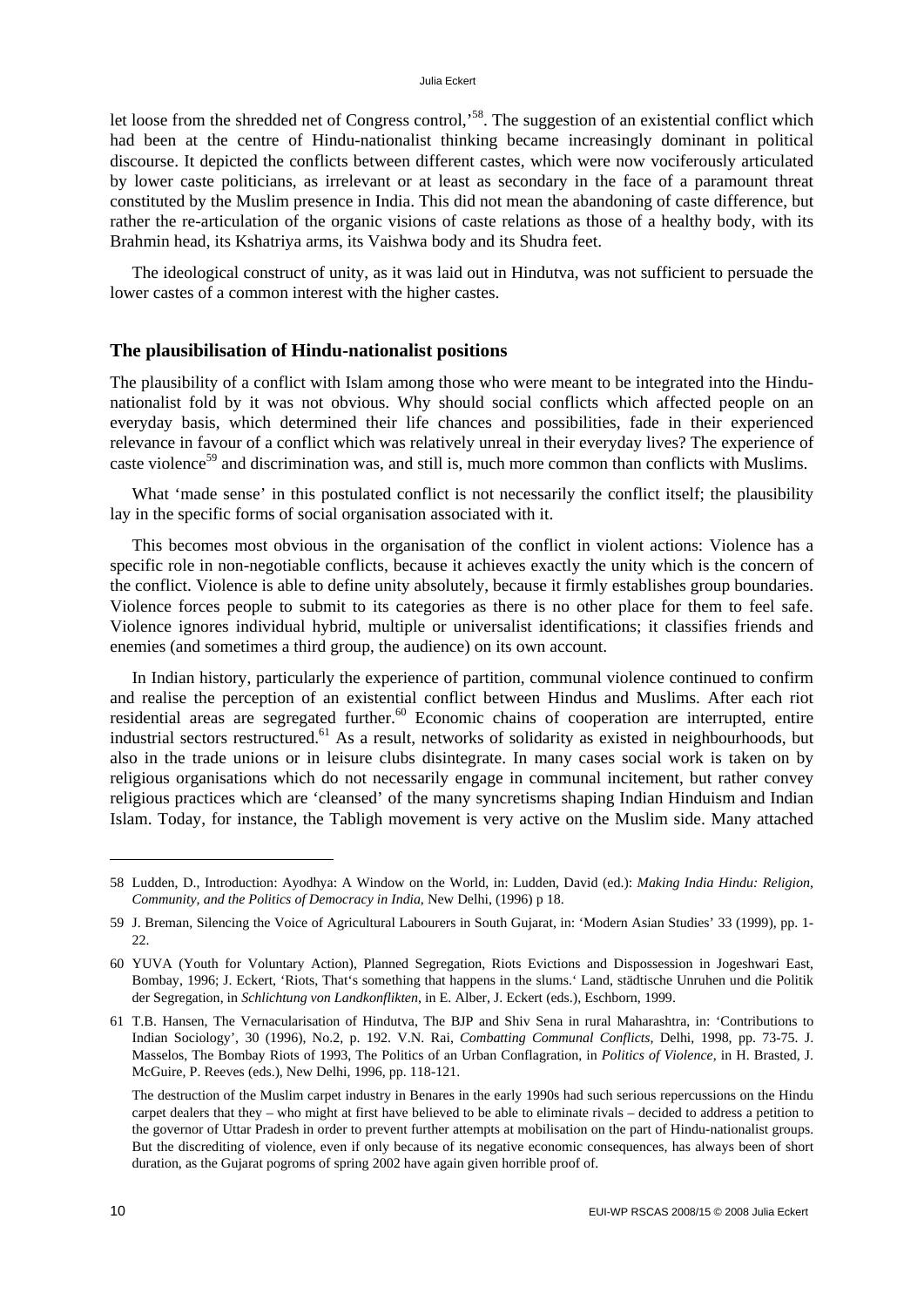themselves to its firmly apolitical puritan concept of religion, particularly after the riots, because the organisation's political reserve seemed to offer protection, to support the retreat into the community. But the expansion of the Tabligh movement and its puritan concept of Islam also resulted in less regional or religious festivals being celebrated by both groups together, in Muslims not taking part in Hindu festivals even as guests. This way, contexts disintegrate which used to be shared: local festivals, neighbourhood, or work relations. This makes it easier to spread rumours, to stroke fears and prejudices.62 It therefore frequently heightens communal tension exactly because of the increased segregation.

The actual experience of conflict is, however, not the only reason for the plausibility of it. Violence can also bring about unity beyond such forced affiliations, because it can subsume various types of conflict under the umbrella of the friend-enemy scheme and in this way forge new political alliances. It often succeeds in addressing all kinds of divergent interests and social and political matters, and unites them into one single struggle.

The example of the Shivsena<sup>63</sup>, shows this very clearly. It is mainly established in the state of Maharashtra and there had a crucial role in integrating poor and low caste sections of the population into the project of Hindu-nationalism.

The Shivsena represents a violence-oriented, violence-celebrating type of actionism, and ever since its founding in 1966 it has presented itself as a protest movement. The Shivsena took on the role of recapturing the state on behalf of its legitimate citizens, the Hindus, and to guard it from the grasp of the 'foreigners' (here also of the Italian-born leader of the Congress party, Sonia Gandhi).

The fundamental principle of organisation of the Shivsena is its strong local anchorage. Like the different organisations of the *Sangh Parivar*, it establishes itself in a rather dense network of local associations, the Shakhas. The latter undertake numerous cultural and welfare responsibilities; in this context, the Shivsena organises daily social services, which complement the inefficient or non-existing infrastructure of the state and make good on the promises of development which once legitimated this state. Its members, who call themselves the 'soldiers'(Sainik) of the movement get active in minor emergencies, provide ambulances, collect money for local infrastructural measures etc. But they not only offer help; they also organise cultural activities in which their specific idea of Hinduism is spread, their intentions are popularised and mixed with the religious and cultural symbols of everyday culture. Even though for many people the reason to participate in these activities is not that they approve of the political message, but that they want to celebrate a festival or need help or make use of educational offers, the interpretation patterns of the conflict are reproduced in them: the religious and regional celebrations become communalist matters; neighbourhood festivals take on a note of territorial claims of ownership and reproduce criteria of exclusion; the numerous martial arts groups associated with many of the local branches of the party become more than a mere leisure activity, but gain an aura of 'national defence'. At the same time, all these activities are not explicitly centred on the political message, and precisely for that reason they are even more effective: They are simply part of everyday practice and leisure activities. These local cultural organisations successfully combine their political agenda with the institutions, practices and narratives characterising local everyday life. They span all spheres of life, thereby providing offers to all generations and integrating them in a 'family'.

For the expansion of Hindu-nationalism beyond the urban middle classes, to which the organisations of the *Sangh Parivar* had been limited for decades, the Shivsena's ability to open up

<sup>62</sup> The Mohalla movement made it their business to restore such everyday contexts in order to prevent the violent escalation of conflicts (J. Eckert "Reconciling the Mohalla', in: Thomas Scheffler (ed.): *Religion between Violence and Reconciliation*, Beiruter Texte und Studien, 76, Beirut/Stuttgart: Orient-Institut/Steiner, 2003, p. 365 - 389).

<sup>63</sup> The Shivsena is not part of the *Sangh Parivar*, but since the 1980s has become one of the most successful Hindunationalist parties.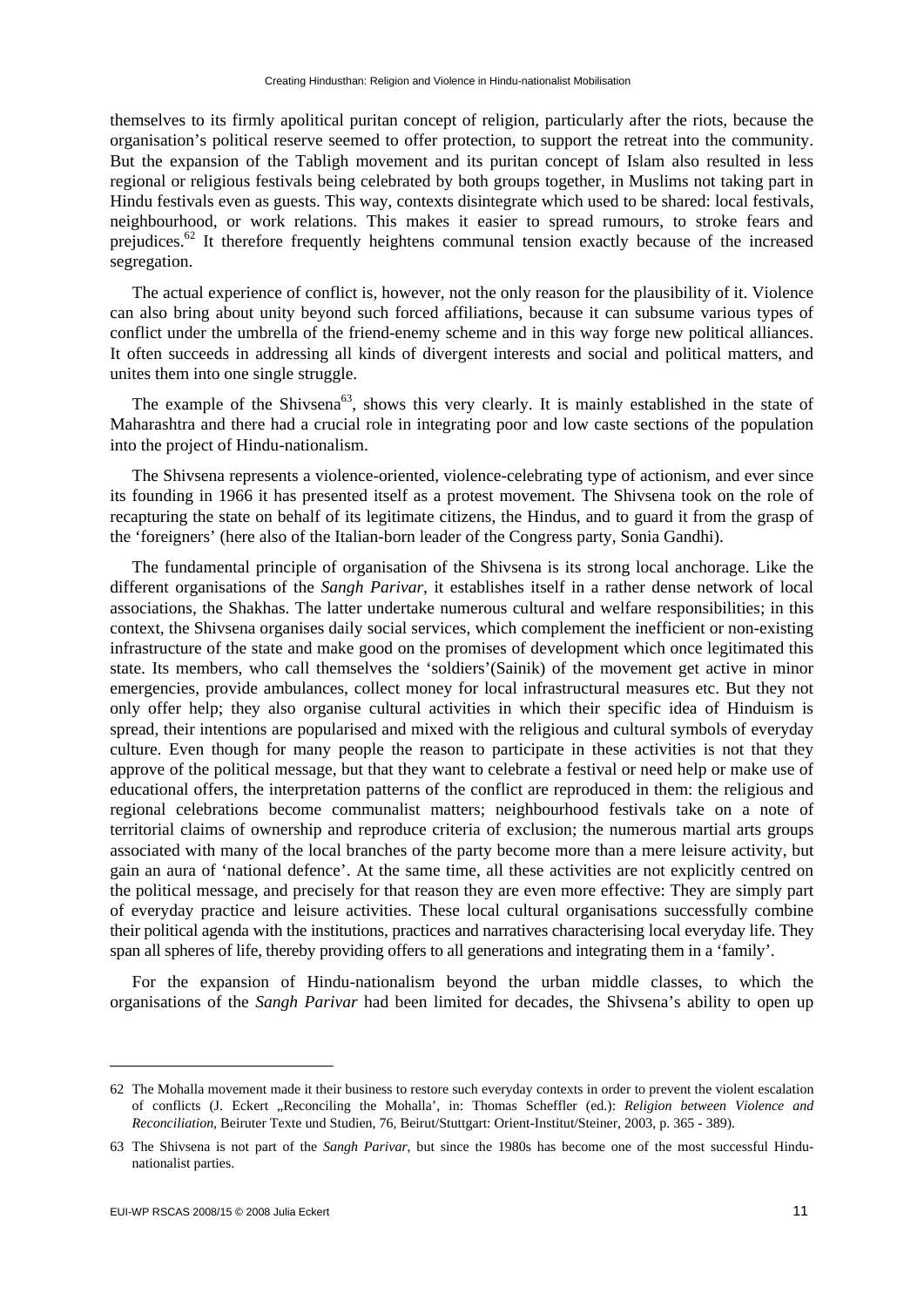possibilities of participation in these social and cultural activities was crucial.<sup>64</sup> The factual diffusion of power to the level of the Shakhas concerns large parts of the Shivsena's operations. It thereby involves its every member directly into the organisational life and lets them participate in local power and its profits.

This element of participation becomes particularly obvious in the mobilisation of women in Hindunationalism. Most explicitly this was expressed by the Mahila Aghadi, the women's wing of the Shivsena: Violence and the power obtained from it could be presented as emancipatory, as 'empowerment' of the Indian woman: 'Bring her out of the kitchen', demanded Sudha Churi, former president of the Mahila Aghadi. Through the organisational structure, but also through the violent agitations, women could be offered a new public role, which due to its ideological embeddedness in the 'traditionalism' of Hindu-nationalism evaded violating conservative norms or family structures, like other public activities might have done. It was the delight in the power over husbands, who have to submit to the arbitrations of the Shivsena's family courts, because otherwise they risk being beaten; but also the delight in organising and arranging things, in taking decisions and carrying them through, in owning a voice, a public role and local power. The latter was always connected to the party's violent agitations, to the threats and the fact that the local power of every single party member was at all times covered by the collective power of the organisation – the latter, however, being produced precisely by those social and cultural local activities. At the neighbourhood level of the Shakhas, the Shivsena's collective power became the individual power of the Sainiks, who can demand obedience locally. The delight in acting, is not specific to the Shivsena; but the possibilities of acting offered by the Shivsena are specific to its politics of direct action. They are produced through their internal structure, i.e. the importance of the local Shakhas and their relative autonomy of action, but even more than that they are produced through the institutions and positions of power which the party has formed by way of their violent actions in the public space.

The air of Youth that the Sena - and most of its leaders - surrounds itself with is a part of this cult of achievement and of action. The Sena preaches self reliance and Thackeray has frequently stressed that he is the people's leader precisely because he exhorts them to achieve rather than promising charity and alms. Thus the Shivsena - rhetorically - renounces the paternalism of conventional politics. It is thus not only the fight for one's rightful due, for the entitlement which the Sena has propagated, but also a call to take fate into your own hands. Here the 'angry young man', that most popular figure of the Hindi film, turns into the self-made man who makes not only himself but also his world. It is the regeneration and rejuvenation of society through the efforts of the Sainiks and their leader, the forever 'young and angry man'.

This type of politics, therefore, not only offers identity constructs, but spaces of real, practical possibilities of action and power. By means of the possibilities of acting which are created by direct action and which continue to produce these actions, the Shivsena fulfils some of the ethos of participation and empowerment which the (anti-colonial) democratic discourse has established as legitimation of the post-colonial state.<sup>65</sup> All the more so because in its activities it combines the majoritarian claim of ownership to India with criticism of the state: The Shivsena acts like a vigilante of the 'just order'; it claims to protect the real legitimate order by violating the 'illegitimate' laws of an 'illegitimate' government with numerous agitations.

In its militant agitations it integrates all types of different, and partly contrary, conflicts and dissatisfactions towards the state as well as towards the Congress Party, which it so tightly identifies

-

<sup>64</sup> J. Eckert, The Power of Action, in *Reinheit und Gewalt*, in S. Conrad, J. Eckert und S. Reichardt (eds.), Sociologus 1&2, Berlin, 2001, pp. 89-122.

<sup>65</sup> P. Chatterjee, *The Nation and its Fragments*, cit., p. 216.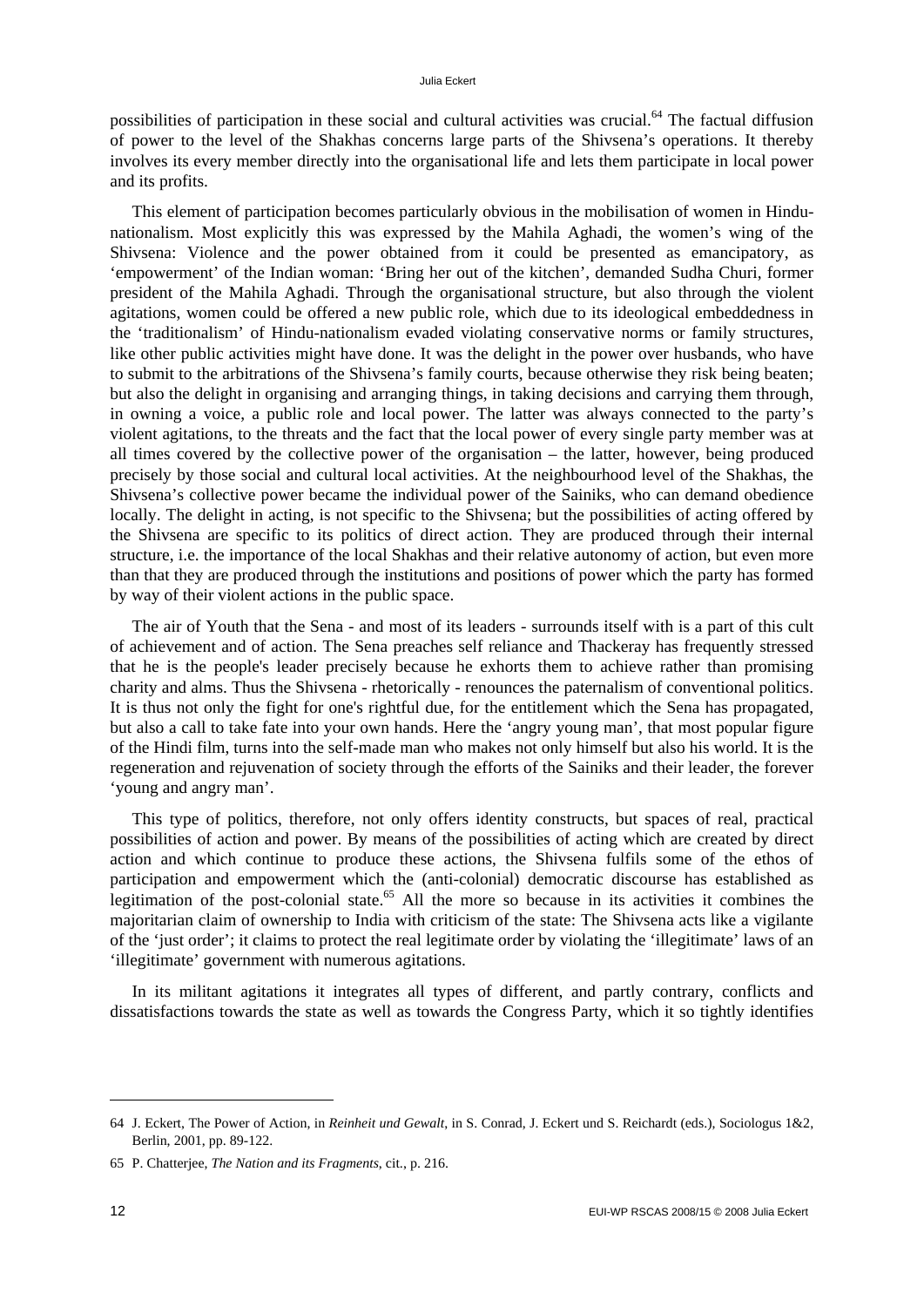with the state.<sup>66</sup> It pools claims to participation of a rising middle class and the discontent with the administration of poorer groups. It integrated these contrasting issues and re-interpreted them as communal conflicts: Each conflict in which on one side a Congress politician, or the potential electorate of a Congress politician, was involved was turned into a conflict in which the Congress Party and its representatives became symbols of the state, and the Shivsena became the advocate of the rights of the 'people' – that is, of the Hindus. With this concept it was successful, because through this binary scheme, the movement was offering new alliances and coalitions to different parties. These different parties in turn were strengthened by these alliances in their specific opposition towards the Congress Party (or towards a conflicting party associated with Congress in this binary constellation of conflict). Communal agitation, therefore, served the expansion of Hindu-nationalism, as it freshly articulated caste and class relations and created electoral alliances that could be used to counter the structures of incorporation of the Congress system.<sup>67</sup>

By means of their local electoral successes, which were founded on the offers of social services as well as on communal mobilisations, the Shivsena facilitated a rise in politics for persons from social groups who used to be largely excluded from this sphere. In Maharashtra, political mobility had for a long time been blocked by the Congress Party's monopoly on political posts and career opportunities. The so-called 'Congress system'<sup>68</sup>, due to which a few influential families of the Maratha caste had dominated in Maharashtra<sup>69</sup>, was effectively dismantled by the Shivsena's expansion. The party's offers to political newcomers were essential to integrating the opposition against the Congress Party. This way, under the broad umbrella of Hindu-nationalism the Shivsena became the vehicle of the opposition or, rather, of various oppositions against the Congress Party. The criticism of an inefficient and corrupt polity thus becomes the legitimation of majoritarian claims, which substitute not only the state, but also the norms of legality and legitimacy that are principally valid in it.

It is exactly the various violent actions and the specific form in which the violence was justified and organised, that resulted in the expansion of Hindu-nationalism and in the spreading of Hindunationalist organisations. The violence organised through the enemy image, firstly, succeeded in communalising local social conflicts and in subsuming them under the 'conflict of religion'. Secondly, violence managed to integrate different and frequently contrasting discontentments towards the Indian state as well as to communalise the criticism of the state. Thirdly, violence could realise offers of participation and 'emancipation' and open up new spaces of action which parliamentary forms of politics could not.

The integration of the discontent of different social groups and their reinterpretation in the Hindunationalist frame, have established the majoritarian concept of the Indian polity beyond its initial constituency. Hindu-nationalist mobilisation and the omnipresence of majoritarian patterns of legitimation have brought about a sustained shift in the criteria of political legitimacy, of standards of normality and the right to plural and particular claims. They have not dissuaded other forms of political articulation, and have not unified the Hindu population as much as they desired. However, they have normalised perceptions of a conflict with Muslims and the perception of India as ultimately a Hindu state. They have substituted the republican idea of the state by one of a religiously encoded majoritarianism, and have furthermore successfully advanced the canonisation of Hinduism.<sup>70</sup>

-

<sup>66</sup> Similar processes can be observed in other regional contexts, e.g. in Uttar Pradesh (A. Basu, Why local Riots are not merely local, Collective Violence and the State in Bijnor 1988-1993, in: 'Theory and Society', 24 (1995); Z. Hassan, Communal Mobilisation and Changing Majority in Uttar Pradesh, in *Making India Hindu: Religion, Community, and the Politics of Democracy in India*, in Ludden, David (ed.), New Delhi, 1995, pp. 81-97).

<sup>67</sup> T.B. Hansen, The Vernacularisation of Hindutva, cit., p. 206.

<sup>68</sup> R. Kothari, The Congress 'System' in India, cit.; F. Frankel, Decline of Social Order, cit.

<sup>69</sup> J. Lele, Caste, Class and Dominance, Political Mobilisation in Maharashtra, in *Dominance and State Power in Modern India*, in F. Frankel und M.S.A. Rao (eds.), Delhi, II (1990), pp. 115-211.

<sup>70</sup> R. Thapar, Syndicated Moksha? cit.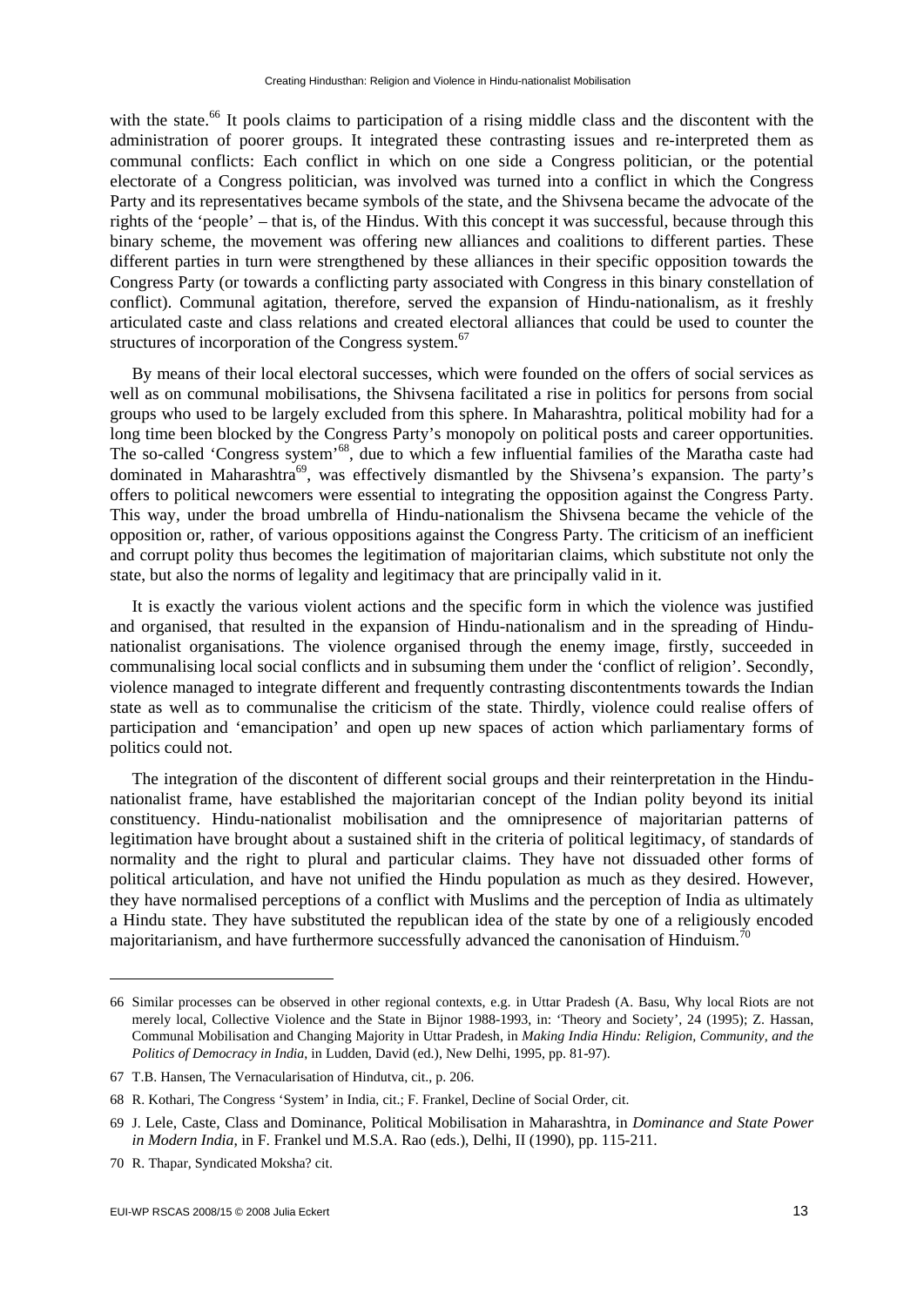## **Divisions of labour**

When the BJP came to power at the centre in 1998, leading an alliance of various regional parties, it projected an image of efficient statesmanship and ideological moderation. Especially Prime Minister Vajpayee was considered a moderate and an experienced national politician. Rather than this indicating a general moderation of Hindu-nationalist ideology when in positions of power, I want to suggest that out of the diverging compulsions of the different mobilisation strategies, a division of labour emerged between militancy and statesmanship. The national BJP took on the role of selfconfident national leadership, while some of its regional party organisations, as well as the other organisations of the Sangh Parivar, above all the VHP and its youth organisation, the Bajrang Dal continued their vociferous and militant campaign which donned the mantle of opposition. Disputes and tangible conflicts within the 'family' ensued about the 'rights of Hindus', the future of Ayodhya, or matters of law and order. However, in the long term this division of labour served the diverse strategies of mobilisation and expansion. Through their conflicts they ensured symbolically the fulfilment of the complementary stances of ensuring order and threatening uncompromising militancy within the same ideological fold. Militancy and order: both are essential ideological ingredients of Hindutva; militancy in the strife to realise an essentialist vision of the Hindu nation; order in the vision of a harmonious 'authentic' society replacing a corrupt establishment, replacing moreover the assertion of pluralist and antagonistic claims and related 'western' disorders.

This division of labour between militancy and statesmanship made possible the posing of the national BJP's brand of Hindutva as moderate, as creating order rather than disorder; as establishing harmony rather than riots. Parts of the BJP's constituency did not take favourably to the disorder caused by the communal riots that ravaged India in the wake of the BJP's yatras announcing the political progress of the Hindutva agenda. Particularly the trading and industrialist community feared the disruption of the momentum of liberalisation and the increase in viable joint ventures. While Hindutva and its radical pronouncements did not lose its appeal as a thought system about political legitimacy, and possibly as a vague political model, the violence connected with it was experienced as 'disturbing'. The moderation forced upon the national BJP by its political compulsions and democratic aspirations complemented the militancy constantly threatened by the VHP and particularly its youth organisation, the Bajrang Dal, as well as regional parts of the BJP and other regional Hindu-nationalist parties such as the Shivsena. They publically ensured that the upholding of law and order would not take priority over the causes of Hindutva.

In 2004 the BJP was – to the surprise of all – voted out of power at the national level. As the current victories of the party in regional elections show, this was not due to a decrease in the appeal of Hindutva.

# **The politics of non-negotiability**

There has been much debate in India about whether communal violence is an expression of a Hindunationalist mass movement, or whether it is cleverly manipulated and orchestrated by the Hindunationalist organisations.71 Both are true: Hindu-nationalism and its twin, communal violence, are mass movement and orchestration at the same time.

Similes of volcanic eruptions frequently accompany the analysis of communal violence in India.<sup>72</sup> Governmental Inquiry reports, courts and judges as well as senior police officers express the view that riots between Hindus and Muslims are 'like epileptic seizures'73, like a disease or social pathology which is fundamentally incurable. Different academic studies of communal violence in India have

<sup>71</sup> A. Basu, Why local riots are not merely local, cit., pp. 35-78.

<sup>72</sup> E.g. Srikrishna Commission Report 1998, Mumbai: published by Jyoti Punwani, Vrijendra, Bombay, no date p. 4.

<sup>73</sup> Ibid.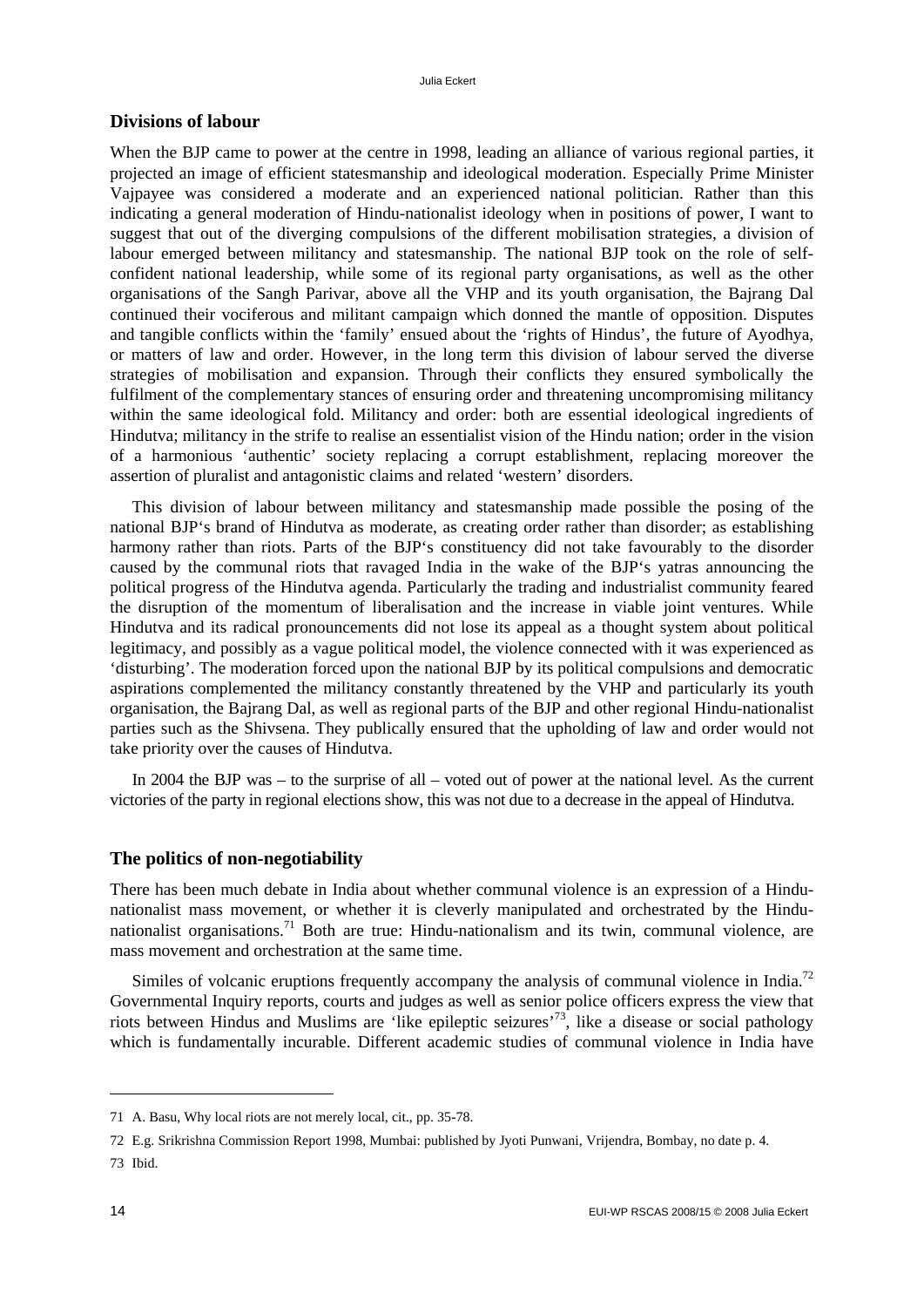focused on aspects of emotionality<sup>74</sup> and the psycho-emotive quality of collective action<sup>75</sup>, without denying demonstrable elements of planning.<sup>76</sup>

To describe the kind of communal violence that upset Gujarat as 'troubles' or to confine it to a matter of two religious groups' mutual hatred, would not only mean denying the striking asymmetry between the groups – an asymmetry in the number of victims, but chiefly in the power to make use of the support of state authorities – but also the systematic nature of the riots.

Pogroms like the recent ones in Gujarat do not happen because sentiments of hate suddenly 'break out'. If one examines a pogrom, or a riot, more closely, it quickly becomes clear how crucial a part organisation plays in it. In a recent publication of the small news agency Tehelka, numerous members of Hindu-nationalist organisations brag about their role in the riots. While pointing towards sentiments of revenge, they speak of the planned nature of the assaults on members of religious minorities. The attackers, who arrived in lorries, armed with petrol cans and weapons, had computerised lists of the residents clearly labelling their religious affiliations. Gujarat's VHP president admitted to having drawn up such a list on the morning of 28 February. The Shivsena had similar lists in Bombay in 1993. VHP chief Jaideep Patel declared after the confiscation of swords and tridents in Gujarat: 'We've been distributing these weapons since 1985  $(...)$  Nobody has objected, not even the police.'<sup>77</sup> Furthermore it is obvious that the implicit or open support by the government is decisive for the course such riots will take.<sup>78</sup> 'No riot can last longer than 24 hours if the state does not want it to,' police inspector Vibhute N. Rai insists.79 Rioters tell tales of the support of the police; they report that the police surrendered, indeed handed over Muslims – men, women and children equally – to the attackers.80 Police officers tell tales of orders coming from above not to interfere against the violence;<sup>81</sup> judges explain how they managed to let off rioters in the few cases that they were charged.<sup>82</sup>

The involvement of state authorities, particularly the police, who did not intervene when asked for help by Muslims, who even surrendered Muslims – including women and children – to their attackers instead of getting them to safety; but of course also the reluctance of the BJP government to end the pogroms by instructing this same police force to deploy the army (which especially by Muslims is perceived as more neutral) as well as this government's explicit expressions of approval of the violence: these concerted actions of violence are, on the one hand, further means to manifest the claim of ownership to India, the majoritarian prerogative and the 'illegitimacy' of the Muslims. On the other hand, they show clearly how far this claim of ownership has spread already, and how self-evident it has become for diverse sections of the Indian population.<sup>8</sup>

-

- 79 Vibhuti N. Rai in an Interview with *Combat Communalism*, 2, No. 6, February 1995.
- 80 See the transcripts of the interviews on http://www.tehelka.com/story\_main35.asp?filename=Ne031107Role\_of\_police\_sec.asp
- 81 See the transcripts of the interviews http://www.tehelka.com/story\_main35.asp?filename=Ne031107Role\_of\_police\_sec.asp

83 The reports from Gujarat notice a participation of broad sections of the population on a new scale. 'Even' the middle classes, it was said, had taken part in the pogroms, in the arson attacks and the hunt of Muslims. It was never entirely true that communal violence was only the 'lumpenproletariat's' doing, as is often claimed by these same middle classes. Not only was it the middle classes among which the views of Hindu-nationalism first found a sympathetic ear and among

<sup>74</sup> V. Das, *Mirrors of Violence*, Oxford University Press, Delhi, 1992, p.6.

<sup>75</sup> S. Karkar, *The Colours of Violence*, cit.

<sup>76</sup> Ibidem, p. 51. V. Das, Mirrors of Violence, cit. pp. 27-28.

<sup>77</sup> Patel in an Interview with *Indian Express*, 10.4.2002.

<sup>78</sup> A.A. Engineer, Communal Violence and the Role of Enforcement Agencies, in *Religion, Religiosity and Communalism*, in P. Bidwai, et al. (eds.), New Delhi, 1996, pp. 130.

<sup>82</sup> See the transcripts of the interviews on http://www.tehelka.com/story\_main35.asp?filename=Ne031107Legal\_subversion.asp